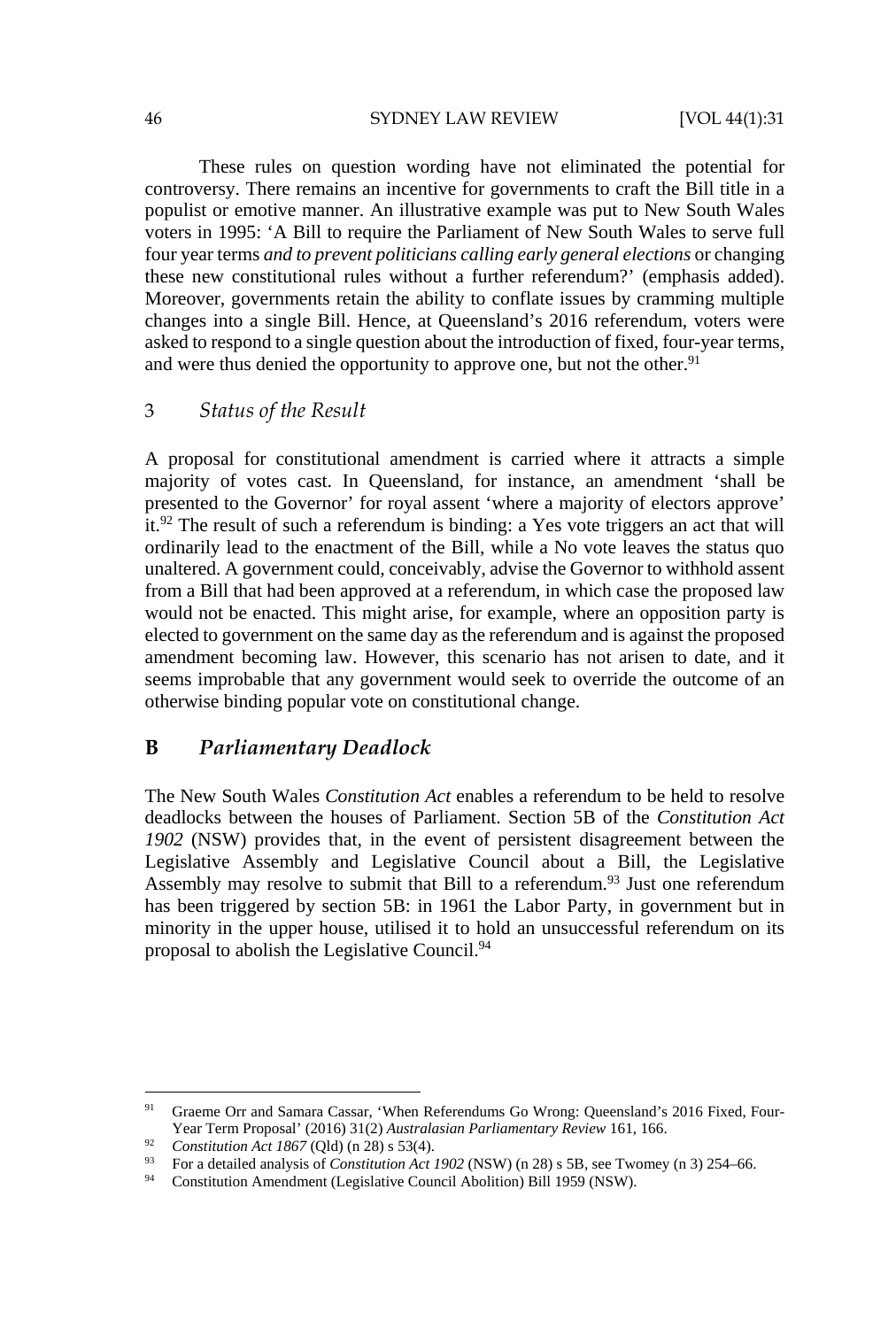Queensland law previously provided for referendums to resolve parliamentary deadlocks.<sup>95</sup> Its 1917 poll on abolishing the Legislative Council, also unsuccessful, was initiated using that measure.<sup>96</sup>

### **C** *Entrenchment*

In the Australian Capital Territory, new entrenchments must be approved at a referendum. The *Australian Capital Territory (Self-Government) Act 1988* (Cth) stipulates that Bills that establish manner and form requirements (including referendums) for the enactment of certain laws must be submitted to the electors for their approval.97 This provides for a form of 'symmetric entrenchment' in that any legislature that wishes to impose a restrictive procedure on its successors must first *itself* comply with that procedure.<sup>98</sup>

The Australian Capital Territory has held one referendum of this kind. In 1995, a majority of electors approved the entrenchment of basic principles concerning the proportional representation (Hare-Clark) electoral system.99 After that vote, the enactment of any law inconsistent with the electoral system's general principles requires the approval of the Legislative Assembly plus a majority of electors at a referendum, *or* the approval of at least two-thirds of the members of the Legislative Assembly.100

The Australian Capital Territory's arrangements for entrenchment referendums are also notable for mandating a relatively high decision threshold. Under the *Australian Capital Territory (Self-Government) Act 1988* (Cth), the proposed measure must be approved by 'a majority of electors' as opposed to a majority of electors voting.<sup>101</sup> This higher threshold reflects the importance of entrenchment provisions and a desire to confer special legitimacy upon them. In 1995, the question was carried after about two-thirds of voters approved the measure, equating to 55.7% of electors.102

l

<sup>95</sup> *Parliamentary Bills Referendum Act 1908* (Qld). 96 *Constitution Act Amendment Act 1915* (Qld). The Legislative Council was abolished in 1922 after the Queensland Parliament passed the *Constitution Act Amendment Act 1921* (Qld). The abolition of the upper house removed the need for a deadlock mechanism, although it was not formally repealed until 1968: *Acts Repeal Act 1968* (Qld) s 2. 97 *Australian Capital Territory (Self-Government) Act 1988* (Cth) (n 28) s 26. 98 Thomas Roszkowski and Jeffrey Goldsworthy, 'Symmetric Entrenchment of Manner and Form

Requirements' (2012) 23(3) Public Law Review 216.<br>
<sup>99</sup> Proportional Representation (Hare-Clark) Entrenchment Act 1994 (ACT).<br>
<sup>100</sup> Ibid s 5(2).<br>
<sup>101</sup> Australian Capital Territory (Self-Government) Act 1988 (Cth) (n 28)

*Representation (Hare-Clark) Entrenchment Act 1994* (ACT) (n 99) s 5(1)(b). 102 'Declaration of Result of Referendum' in Australian Capital Territory, *Australian Capital Territory* 

*Gazette*, No S59, 16 March 1995, 2.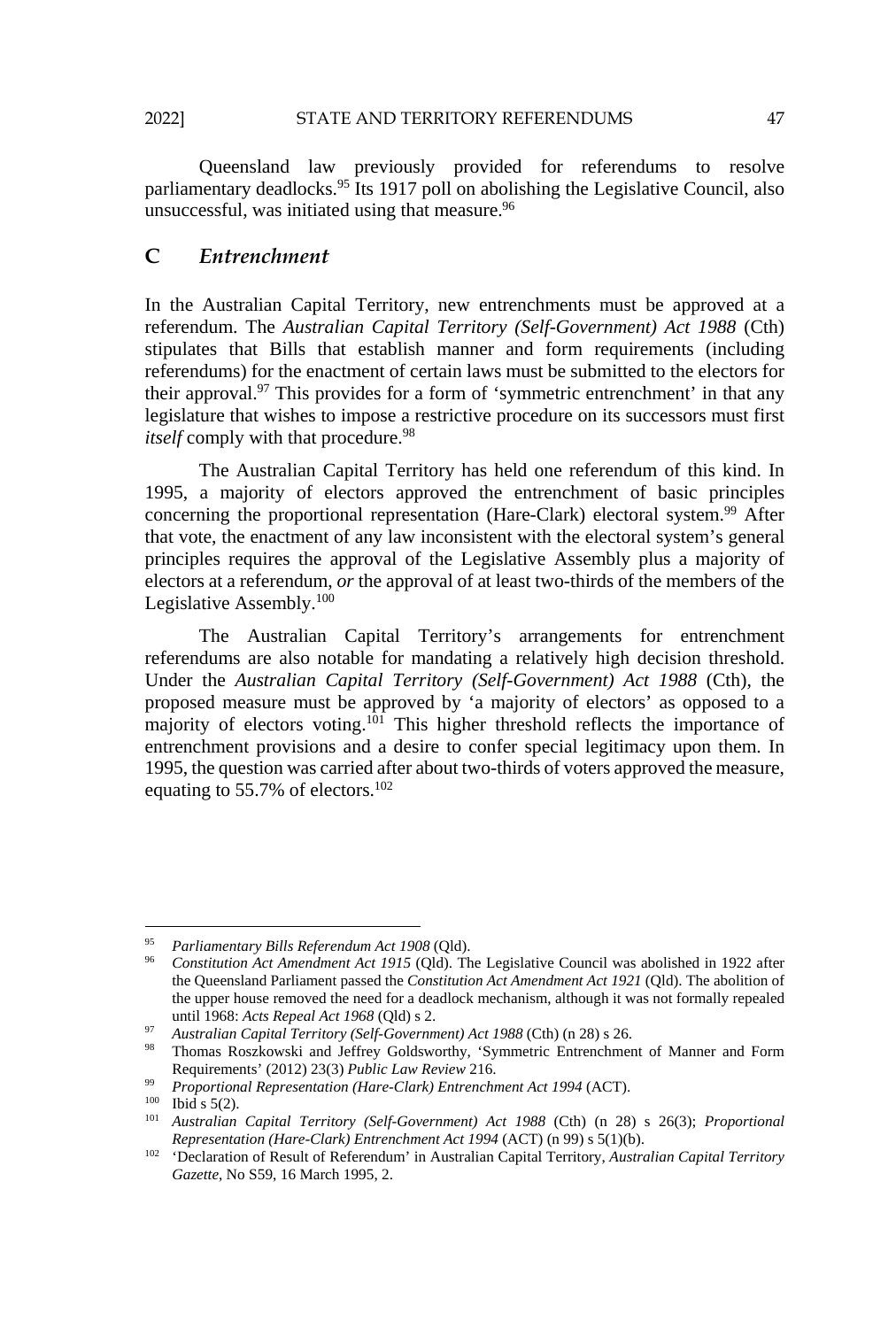#### **D** *Sensitive Policy Issues*

Some states have legislated to require referendums for sensitive policy changes. In Tasmania, the Government is precluded from selling prescribed electricity generating plants, including Hydro Tasmania, without first obtaining majority public approval at a referendum.<sup>103</sup> The law stipulates that a Minister's consent to a sale is of no effect without public endorsement.104 In Queensland, the law facilitates the holding of a referendum on the building of federal nuclear facilities. A 2007 Act requires the responsible Minister to 'take steps for the conduct of a plebiscite' if satisfied that the Commonwealth is considering the construction of a prohibited nuclear facility in Queensland.<sup>105</sup> The outcome would have no legal consequences; at most it would make it politically awkward for the Federal Government to proceed with its planned nuclear facility.<sup>106</sup> Three other state governments introduced Bills to enable referendums on federal nuclear plans, but failed to secure their passage through the upper house. $107$ 

Some states have adopted or considered the use of referendums to ratify changes to local government. In Queensland, a Bill to end the system of local government may be presented for royal assent only if the proposal has been approved by a majority of voters at a referendum.108 The provision that prescribes this procedure is not doubly entrenched, however, so it probably does not bind the Parliament. In New South Wales, non-government members have, at least twice, introduced Bills to preclude local council amalgamations unless they have been approved at a referendum.109 In both instances, the Bill passed the Legislative Council, but was defeated in the Legislative Assembly. Ferendums on federal nuclear plans, but failed to secupper house.<sup>107</sup><br>
Extates have adopted or considered the use of reference all sports and a Bill to end the may be presented for royal assent only if the proposal hty o

# **V Voting**

 $\overline{\phantom{a}}$ 

We turn now to issues common to both optional and mandatory referendums run by states and territories. This Part considers voting. It looks at the franchise, compulsory voting and the method for recording a vote. Part VI then addresses referendum campaigns.

<sup>103</sup> *Hydro-Electric Corporation Act 1995* (Tas) ss 7(6), (11), inserted by *Hydro-Electric Corporation*  and Electricity Companies Acts (Public Ownership) Amendment Act 2001 (Tas).<br>
<sup>104</sup> Hydro-Electric Corporation Act 1995 (Tas) (n 103) s 7(6).<br>
<sup>105</sup> Nuclear Facilities Prohibition Act 2007 (Qld) ss 21(1), (3).<br>
<sup>106</sup> Tony

Nuclear Activities (Prohibitions) Amendment (Plebiscite) Bill 2007 (Vic) cl 14; Nuclear Facilities Prohibition Bill 2007 (WA) cl 11.<br><sup>108</sup> *Constitution of Queensland 2001* (Qld) (n 28) s 78(2).<br><sup>109</sup> Local Government Amendment (No Forced Amalgamations) Bill 2003 (NSW); Local Government

Amendment (Amalgamation Referendums) Bill 2017 (NSW).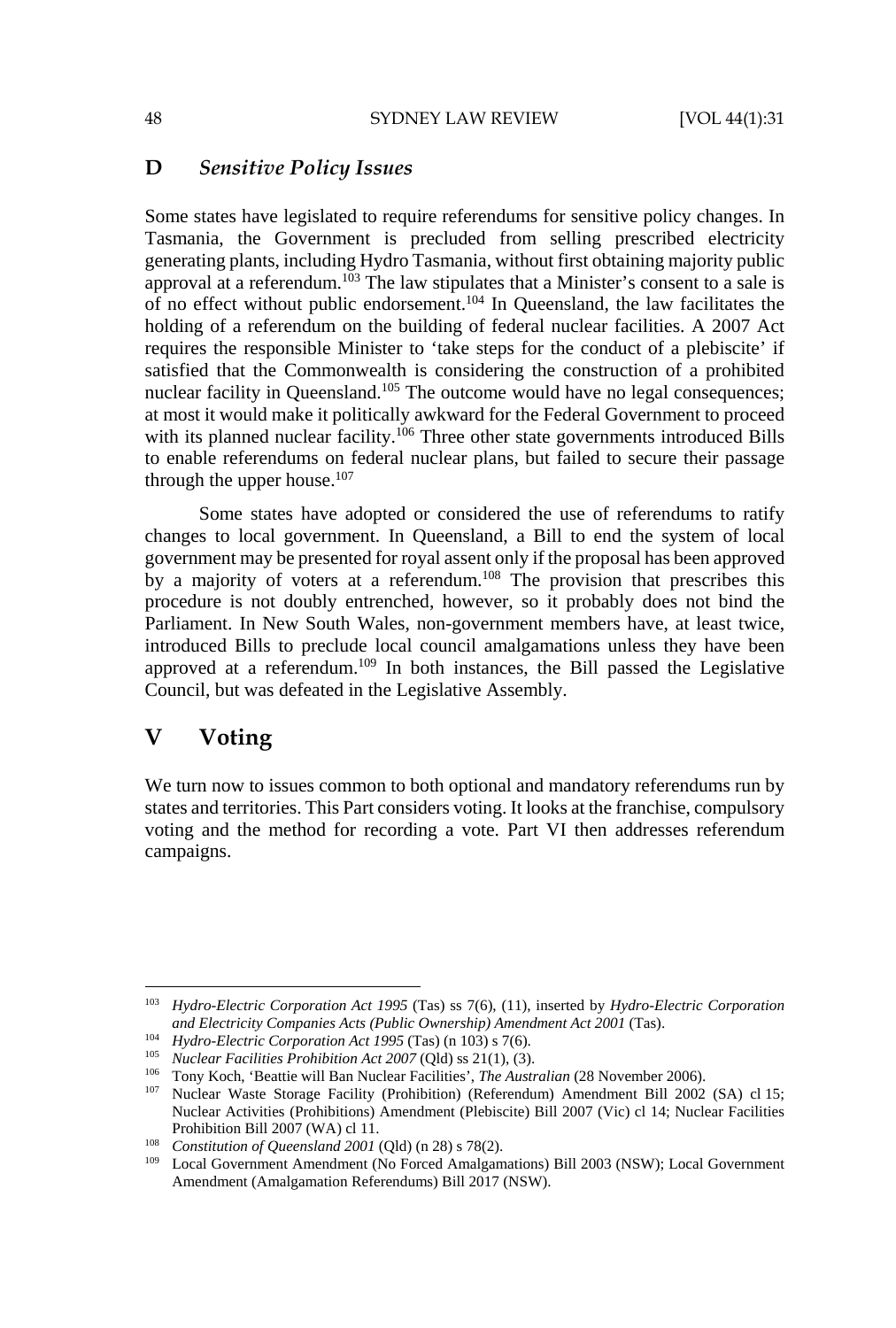#### **A** *Franchise*

A key question for state and territory referendums, as with elections, has been who is entitled to vote. Exclusions from the franchise have generally mirrored those that apply to elections. Women in New South Wales were granted the right to vote in 1902, opening the way for them to cast their first ballot at the State's 1903 referendum on the size of the Legislative Assembly.110 On the other hand, Victorian women, who were not included in the franchise until 1908, were unable to cast ballots at the 1904 poll on religious instruction in state schools.

Aboriginal and Torres Strait Islander peoples were disqualified from voting at Western Australian and Queensland elections until 1962 and 1965, respectively, and this also applied to referendums. First Nations peoples thus cast their first state referendum ballots in these jurisdictions in 1975 and 1991, respectively. Today, state and territory laws stipulate that the franchise for referendums is the same as that for elections.<sup>111</sup>

For a few referendums, a question has arisen as to whether the proposed measure should be put to all electors in a state, or only to residents of a certain geographical region. This matter has tended to come up where the issue at hand has arguably been of special interest to a particular part of the state.

The geographical scope of the referendum franchise has arisen twice at referendums on retail trading hours. In 1970, only residents of defined urban areas were permitted to vote at South Australia's referendum on Friday night metropolitan trading.112 The narrow franchise was justified on the basis that it was not 'fair or reasonable' to require country voters to weigh in on city shopping hours.<sup>113</sup> The Referendum was defeated by a slim margin. By contrast, two questions about the extension of retail trading hours in the Perth metropolitan area were put to the entire Western Australia electorate in 2005. The Government considered it important that 'every citizen will have their say'.114 Most in Parliament accepted this view, although the independent member for the Pilbara region, Larry Graham, called it 'a stupidity and a nonsense' to ask regional and remote voters for their opinion on Perth shopping rules.<sup>115</sup> In the event, the Metropolitan region, along with the South West and Agricultural regions, voted decisively against change; a marginal Yes vote was returned by electors in the Mining and Pastoral region.<sup>116</sup> laws stipulate that the franchise for referendums is the<br>laws stipulate that the franchise for referendums is the<br>ludd be put to all electors in a state, or only to resid<br>legion. This matter has tended to come up where th

<sup>&</sup>lt;sup>110</sup> This State Referendum was held simultaneously with a Federal Election.<br><sup>111</sup> See, eg, *Referendum Procedures Act 2004* (Tas) s 13. South Australia, the only jurisdiction without standing referendum laws, provides for the franchise in each enabling Bill.<br><sup>112</sup> As defined in the *Referendum (Metropolitan Area Shop Trading Hours) Act 1970* (SA) s 2.<br><sup>113</sup> South Australia, *Parliamentary Debates*, Leg

Kneebone). 114 Western Australia, *Parliamentary Debates*, Legislative Assembly, 10 November 2004, 7837 (John

Kobelke). 115 Western Australia, *Parliamentary Debates*, Legislative Assembly, 11 November 2004, 8078 (Larry

Graham). 116 Black (above n 8) 387–8.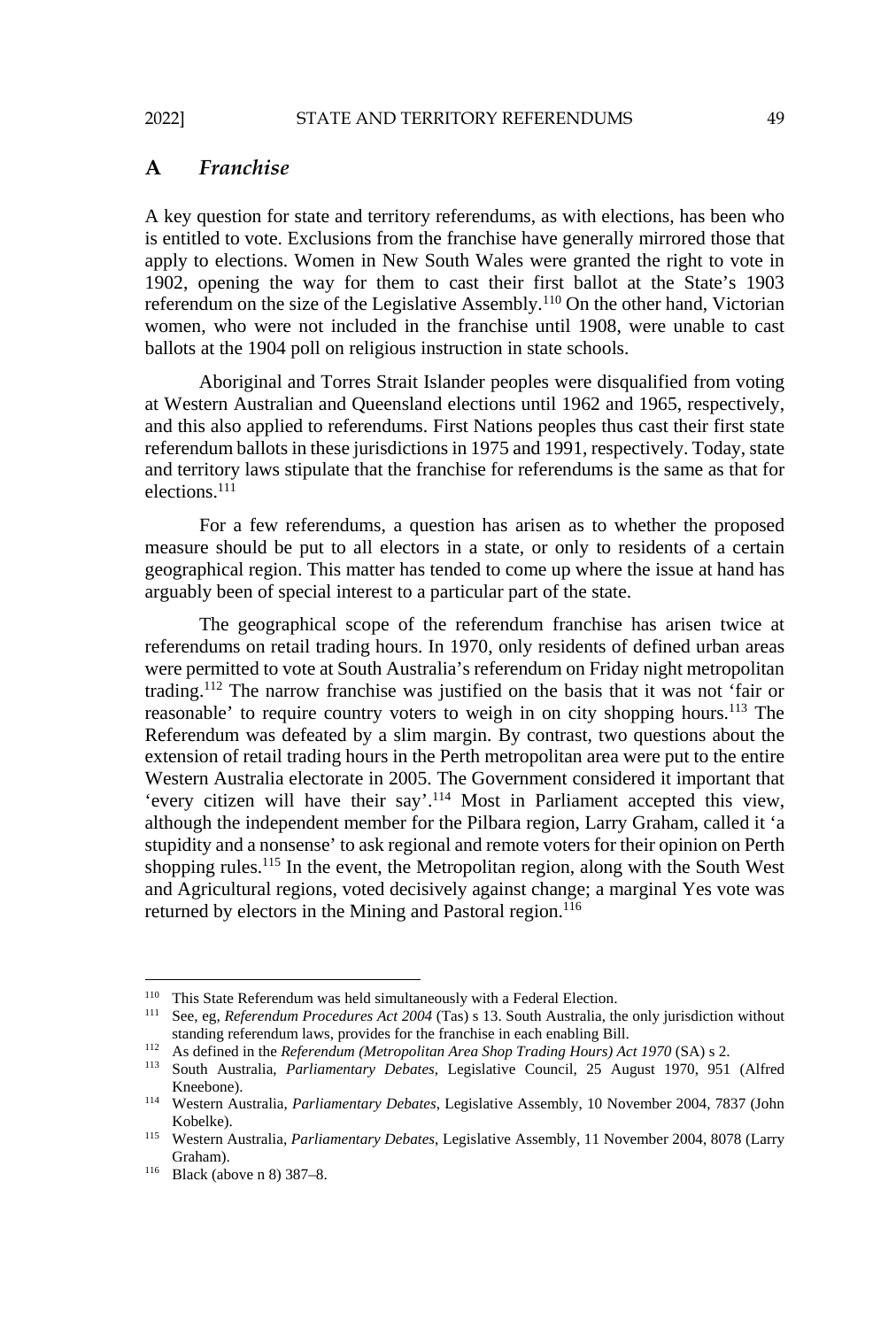In 1968, the Tasmanian Government also favoured a wider franchise. It opted to ask the entire State about the approval of a casino license for a Hobart hotel. Its justification was unclear, but may have had something to do with the fact that the casino promised to boost tourism across the State.117

The franchise for the 1967 referendum on the creation of a new state in northeast New South Wales was particularly controversial. The issue was of potential interest to all State voters, but the Government insisted that the narrow purpose of the poll was to 'ascertain whether the people of the northeastern corner of New South Wales want a new State'.<sup>118</sup> The chosen boundaries of the new state, which in turn determined who was entitled to vote on the matter,<sup>119</sup> likely affected the Referendum outcome. The decision to include Newcastle angered residents of northern, rural regions who worried that their interests would be overridden by those of the coastal city.120 In addition, many Newcastle residents were against the proposal and their participation depressed the Yes vote.121 Hughes argues that the Liberal majority in the Coalition Government, which feared the electoral repercussions of a new state, manipulated the franchise to ensure the Referendum's defeat.<sup>122</sup>

# **B** *Compulsory Voting*

As with the franchise, rules on compulsory voting for referendums have generally tracked those for elections. Queensland was first to introduce compulsion, in 1915, and its 1917 referendum on abolishing the Legislative Council was the first held under compulsory voting rules.<sup>123</sup> The last state to establish mandatory voting was South Australia: in 1941 and 1985, respectively, for House of Assembly and Legislative Council elections. Today, the compulsory nature of voting is made explicit in all jurisdictions with referendum standing laws.<sup>124</sup> depressed the Yes vote.<sup>121</sup> Hughes argues that the Li<br>
1 Government, which feared the electoral repercussion<br>
the franchise to ensure the Referendum's defeat.<sup>122</sup><br> *pulsory Voting*<br>
franchise, rules on compulsory voting

There have been occasional departures from ordinary election rules, in both directions. Western Australia did not introduce compulsion for elections until 1936, but it made voting mandatory at its 1933 secession referendum. The rationale was to ensure that the vote would deliver a definitive popular verdict on an important issue.<sup>125</sup> Curiously, voting remained voluntary for the state election held on the same day.

Conversely, the South Australian Legislative Council strongly resisted compulsion for the 1965 referendum on state lotteries. The Liberal and Country League argued that it would force people to vote on a 'matter on which they may

<sup>117</sup> Newman (n 42) 167. 118 New South Wales, *Parliamentary Debates*, Legislative Assembly, 1 December 1966, 3047 (Eric Willis).<br><sup>119</sup> *New State Referendum Act 1966* (NSW) sch 1.<br><sup>120</sup> Anna Rienstra and George Williams, 'Redrawing the Federation: Creating New States from

Australia's Existing States' (2015) 37(3) Sydney Law Review 357, 377.<br>
<sup>121</sup> Ibid.<br>
<sup>122</sup> Hughes (n 4) 169.<br>
<sup>122</sup> Elections Acts Amendment Act 1915 1914 (Qld), 5 Geo V, c 29, s 18.<br>
<sup>124</sup> See, eg, Referendums Act 1983 (WA

Assembly, 22 November 1932, 1953 (James Mitchell).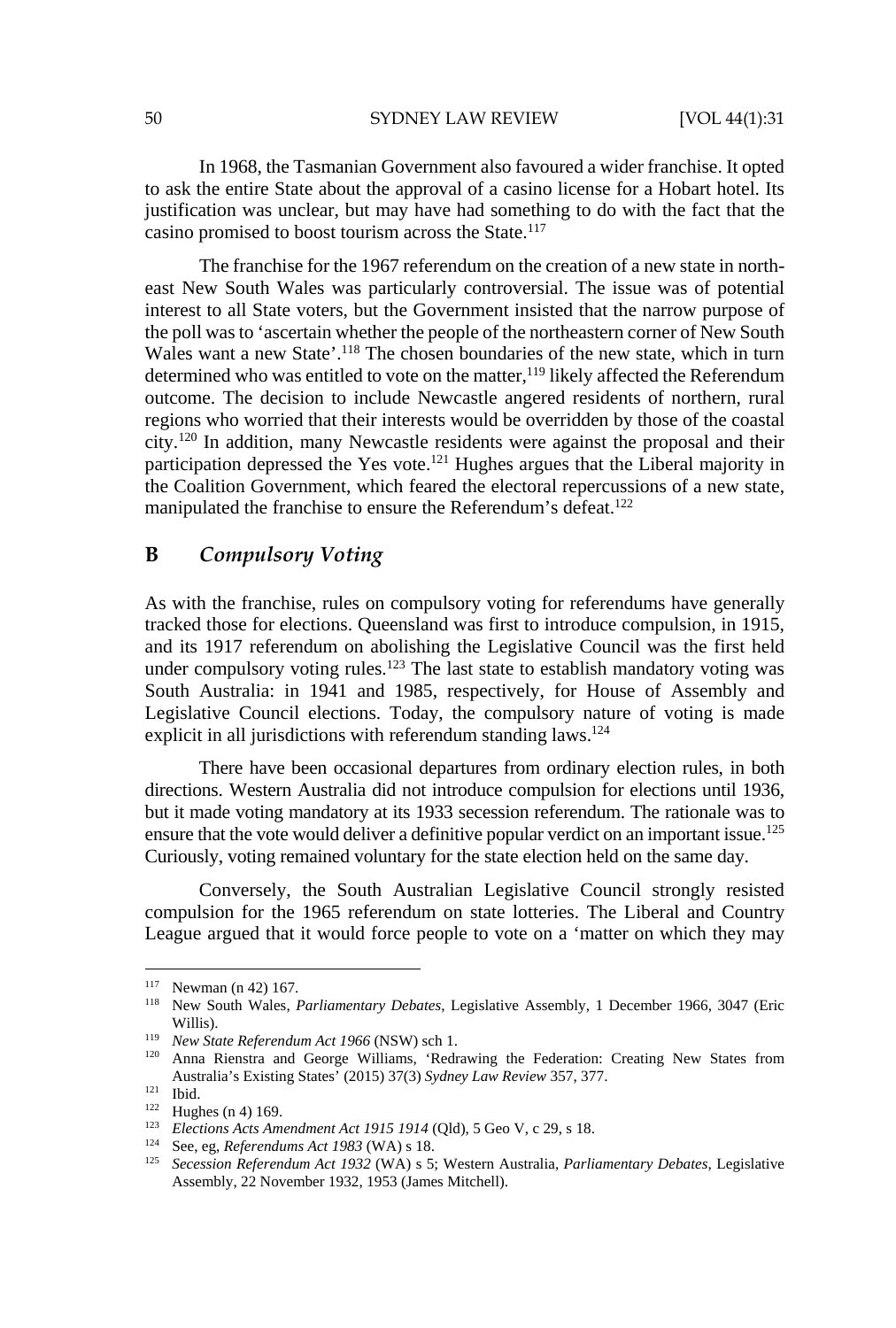have no opinion'.<sup>126</sup> The upper chamber ultimately accepted compulsion, but only after the Government altered the wording of the ballot question and agreed that electors with a conscientious objection to referendum voting would not be penalised.127 The League also raised objections to the adoption of compulsory voting for the State's retail trading poll a few years later.<sup>128</sup>

As one would expect, the average turnout at referendums has increased since the introduction of compulsory voting. The average turnout at compulsory and voluntary polls is 90.8% and 56.2%, respectively. All the same, some voluntary referendums have produced relatively high rates of electoral participation, reflecting strong interest in the issue and/or the simultaneous holding of a parliamentary election. For instance, referendums on hotel closing hours in Tasmania (1916) and South Australia (1915) attracted turnouts exceeding 70%. On the flip side, some compulsory referendums have seen relatively weak turnout. Just over four in five Queenslanders (82.8%) cast ballots on the 2016 proposal to introduce fixed, four-year terms for the Legislative Assembly, reflecting low voter engagement in the issue.

# **C** *Recording a Vote*

The method for recording a valid referendum vote varies across the Federation. Electors in some jurisdictions are required to write 'Yes' or 'No' in the space provided on the ballot paper.<sup>129</sup> In New South Wales, voters place a tick opposite the square that reflects their choice.<sup>130</sup> For multi-option polls, the voting method is left to the enabling law. Where a person fails to record their preference in the prescribed way, electoral officials may still add their vote to the count if the voter's intention is clear.131 ers (82.8%) cast ballots on the 2016 proposal to introduct Legislative Assembly, reflecting low voter engagement ording a Vote<br>for recording a valid referendum vote varies across<br>some jurisdictions are required to write '

A recurring issue at state and territory referendums has been how to interpret ticks and crosses when those markings are not expressly permitted by the governing legislation. The most common approach is to interpret ticks as an indication of support for the proposal, but to treat crosses, which are more ambiguous, as informal.132 Some have argued that this puts referendum opponents at a disadvantage and, in a few instances, the issue has become a campaign flashpoint. In the lead up to Western Australia's 2009 daylight saving referendum, for example, *The West* 

l

<sup>126</sup> South Australia, *Parliamentary Debates*, House of Assembly, 31 August 1965, 1357 (Robin Millhouse). 127 *Referendum (State Lotteries) Act 1965* (SA) ss 14(11)–(12); Alex Hester, 'The 1965 Referendum on

the Promotion and Conduct of Lotteries by the Government of the State' in David Brooks, Zoe Gill and John Weste (eds), *South Australian Referenda, 1896–1991* (South Australian Parliamentary

Research Library, Research Paper No 7, 2008) 50, 52–3.<br><sup>128</sup> Guy Dickson, 'The 1970 Referendum on Metropolitan Shop Trading-Hours' in David Brooks, Zoe Gill and John Weste (eds), *South Australian Referenda, 1896–1991* (South Australian Parliamentary Research Library, Research Paper No 7, 2008) 44, 46–7.<br>
<sup>129</sup> See, eg, *Electoral Act 2002* (Vic) (n 89) s 177H.<br>
<sup>130</sup> Constitution Further Amendment (Referendum) Act 1930 (NSW) s 14.<br>
<sup>131</sup> See, eg, ibid s 21(1).<br>
<sup>132</sup>

*Daylight Saving* (Report, June 2010) 17–8.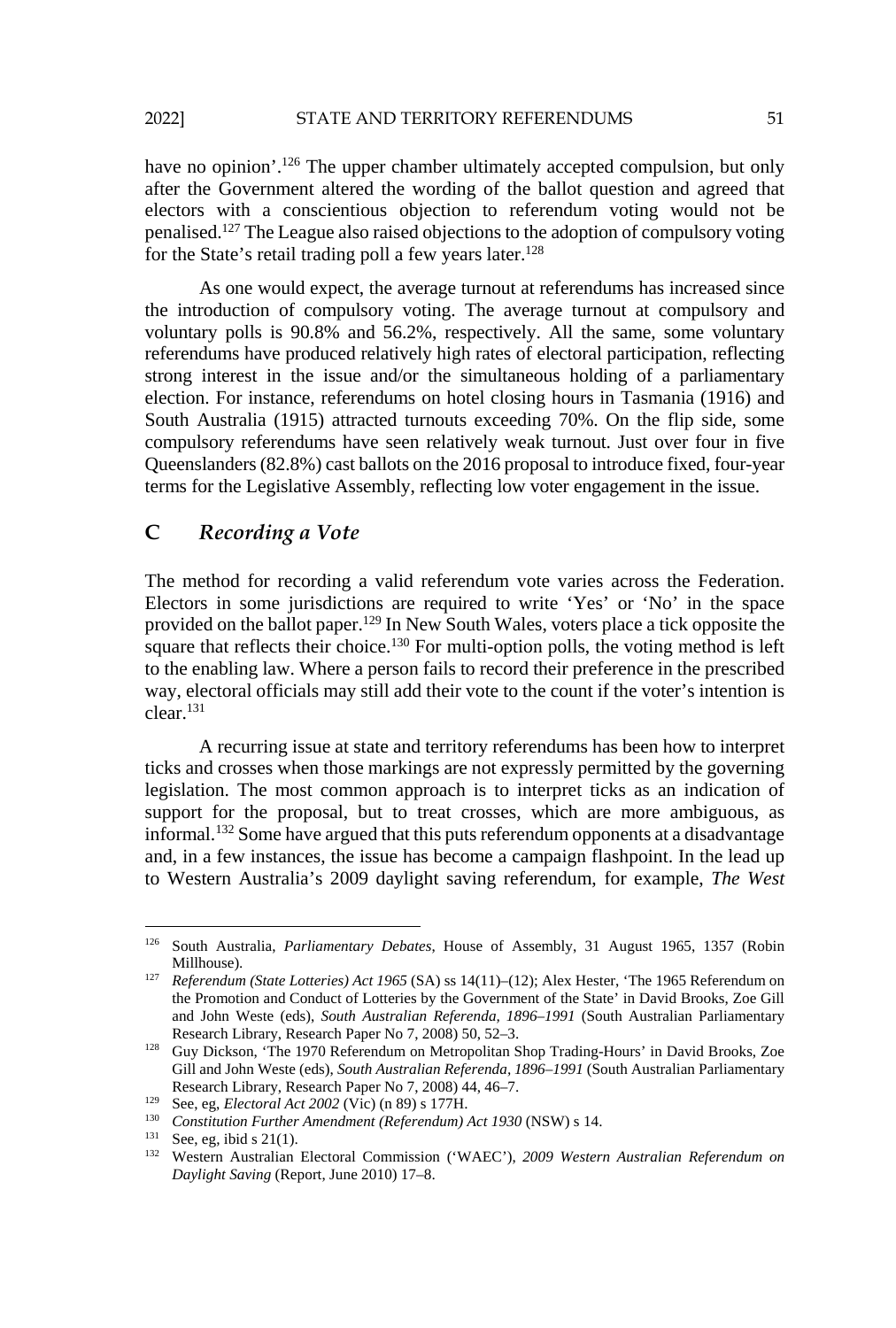*Australian* newspaper called the different treatment of ticks and crosses 'absurd and illogical', while a No campaign leader accused the Electoral Commission of 'trying to manipulate the outcome'.<sup>133</sup> This prompted a sharp response from the Electoral Commissioner, who said that the approach was legally sound and would render only a small number of ballots informal.<sup>134</sup> The Referendum ultimately delivered a decisive No vote and a tiny informality rate, and the issue was forgotten.

The interpretation of ticks and crosses was also a focal point at Tasmania's 1981 referendum. Electoral officials made the strict decision to treat all ballots marked with ticks and crosses, rather than the number '1' as provided by the legislation, as informal.135 This led to the rejection of a significant number of ballots, further inflating the already massive informal vote caused by the 'No Dams' protest.

Voting at a referendum is relatively simple and straightforward compared to election voting, which requires people to record preferences against lists of candidates. Having said that, the task becomes more challenging when multiple electoral events are held on the same day. Governments often favour holding simultaneous polls, pointing to cost-savings and voter convenience, but they can increase complexity by requiring voters to comply with multiple voting rules. The state and territory record suggests a correlation between simultaneous polls and informality: the median percentage of informal ballots recorded at standalone referendums is 2.3%, compared to 4.0% for those held with federal or state parliamentary elections.

Perhaps the most complex polling arrangements have occurred when state referendums have been held alongside federal electoral events. New South Wales's 1903 referendum, for instance, was conducted on the same day as a Federal Election.136 Voters were required to use *numbers* to record their referendum preferences, but *crosses* to choose candidates for the House of Representatives and Senate. This probably contributed to the 12.8% informal vote.<sup>137</sup> In 1910, Queensland electors voted at a State Referendum, a Federal Election *and* a Federal Referendum on the same day. The voting methods for each referendum were different: people were required to cross out the option (Yes/No) they did not want on the State ballot paper, but place a cross in a square opposite Yes/No on the federal ballot.138 Again, this likely influenced the relatively high (5.5%) informality rate. Ing, winch requires people to record preferences<br>Having said that, the task becomes more challengin<br>ents are held on the same day. Governments ofter<br>s polls, pointing to cost-savings and voter convenier<br>oplexity by requir

The record therefore suggests that the simultaneous holding of referendums and elections can impede the effective exercise of the franchise. Since 1922, Commonwealth law has precluded the conduct of state or territory referendums on

<sup>133 &#</sup>x27;WA Short-Changed on Funding for Infrastructure', *The West Australian* (Perth, 14 May 2009) 20; Jessica Strutt, 'Storm Over Vote Rule on Ticks', *The West Australian*, (Perth, 13 May 2009) 3. 134 Warwick Gately, 'Letter to the Editor of *The West Australian* Newspaper' (14 May 2009), reproduced

in WAEC (n 132) 112 (app 5).<br>
<sup>135</sup> Orr (n 4) 129–30; Tasmanian Parliamentary Library (n 46).<br>
<sup>136</sup> See also above n 110 and accompanying text.<br>
<sup>136</sup> Reduction of Members Referendum Act 1903 (NSW) s 8. A ballot paper on

been recorded was treated as informal: s 11.<br><sup>138</sup> *Religious Instruction in State Schools Referendum Act 1908* (Qld) sch; *Referendum (Constitution* 

*Alteration) 1906* (Cth) sch, form C.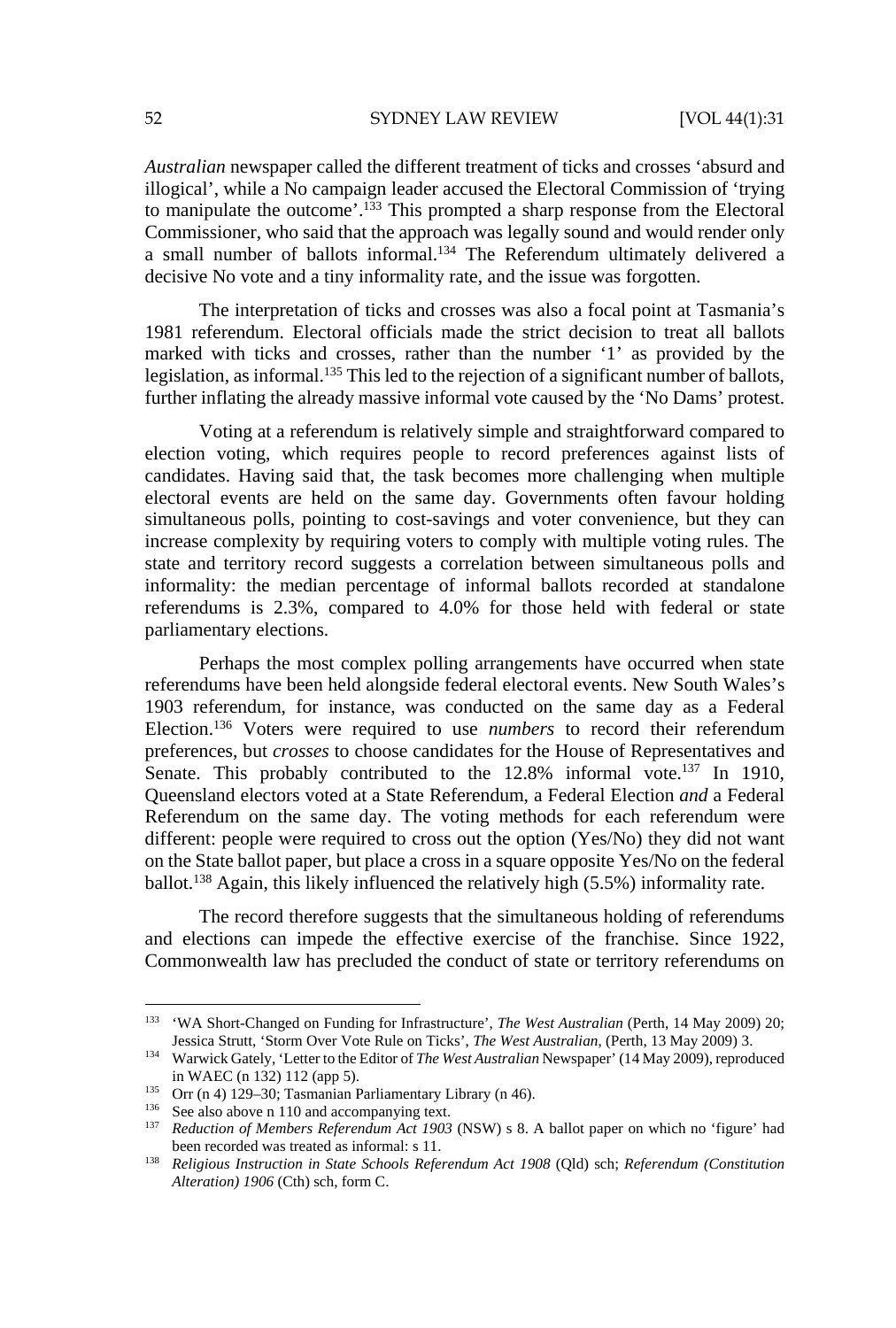the same day as a Federal Election without the permission of the Governor-General.139 Such permission has been granted once, to facilitate the holding of the Northern Territory's Statehood Referendum alongside the 1998 Federal Election. It remains lawful for state and federal referendums to be held at the same time, although this has not occurred since 1911.

# **VI Campaigns**

The nature and intensity of state and territory referendum campaigns have varied. The Government has generally led the Yes campaign, while the No case has often been put by the Opposition and/or minor parties. At multi-option polls, the Government has typically advocated for one of the policy alternatives. Some issues have attracted significant involvement from interest groups. For instance, churches and temperance organisations mounted fierce campaigns in favour of 6pm closing for hotel bars.140 More recently, labour groups and Aboriginal Land Councils urged a No vote at the Northern Territory's 1998 Statehood Referendum, whereas Western Australia's large retailers and business associations ran a well-funded advertising campaign in favour of extended trading hours at the State's 2005 poll.<sup>141</sup>

State and territory laws regulate advertising for referendums, just as they do for elections. To foster transparency and accountability, an advertisement must include the name and address of the person who authorised it.<sup>142</sup> Moreover, it is an offence to publish or distribute material that is likely to mislead a person in relation to the casting of their vote.<sup>143</sup> This rule has been interpreted narrowly to apply only to statements that might mislead a voter about the process of casting their vote, and not to misrepresentations of the substance of a referendum proposal.144 South Australia regulated the content of referendum advertisements more directly at its 1991 poll on electoral redistributions. The enabling law made it an offence to publish an advertisement that contained 'a statement purporting to be a statement of fact that is inaccurate and misleading to a material extent'.145 The Electoral Commission of South Australia has no record of any complaints being made during that campaign, which is not surprising given that advertising was minimal and both major parties supported a Yes vote.<sup>146</sup> In 2020, the Australian Capital Territory joined South Australia in making it an offence to publish a misleading statement of fact at elections and referendums.<sup>147</sup> nce organisations mounted fierce campaigns in favou<br>s.<sup>140</sup> More recently, labour groups and Aboriginal Lan<br>the Northern Territory's 1998 Statehood Referendum,<br>arge retailers and business associations ran a well-fu<br>favour

The official arguments for and against a referendum proposal are one of the main sources of information for voters during a campaign. The preparation of such

l

<sup>&</sup>lt;sup>139</sup> *Commonwealth Electoral Act 1918* (Cth) s 394.<br><sup>140</sup> Phillips (n 3); Samuelsson (n 3).<br><sup>141</sup> Alistair Heatley and Peter McNab, 'The Northern Territory Statehood Referendum 1998' (1999) 10(1) Public Law Review 3, 4; Heino (n 59) 103.<br>
<sup>142</sup> See, eg, *Referendums Act 1983* (WA) (n 124) s 48.<br>
<sup>143</sup> Evans v Crichton-Browne (1981) 147 CLR 169, 204, 208.<br> *Referendum (Electoral Redistribution) Act 1990* (SA)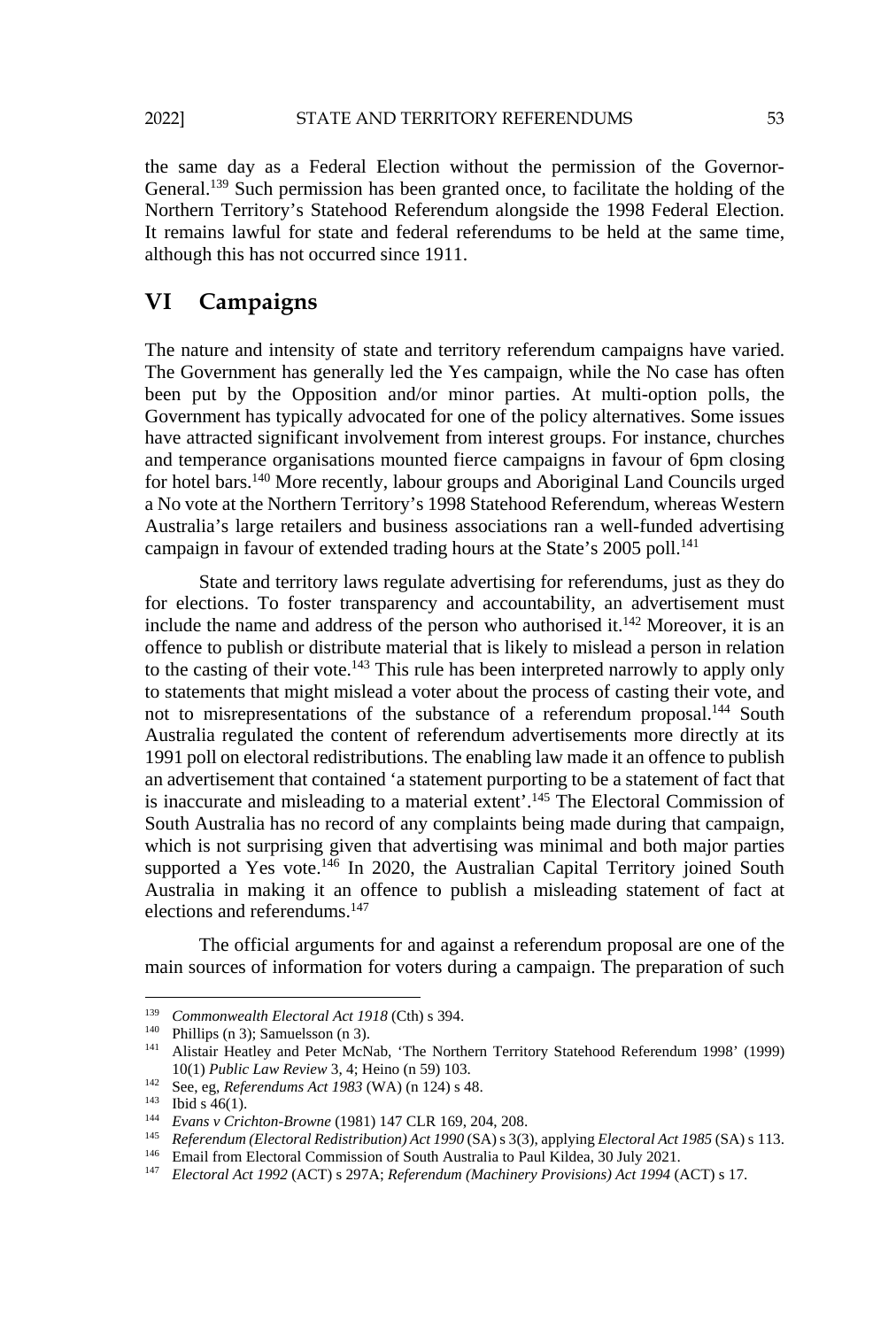arguments was introduced for federal referendums in 1912 and has been embraced by the states and territories. This is despite persistent criticism of the federal Yes/No pamphlet for failing to help voters improve their understanding of the issues.<sup>148</sup> Table 2 below sets out the approach taken in the seven jurisdictions that have standing rules about the dissemination of official arguments.<sup>149</sup>

It is apparent that the federal model has been influential on how the states and territories have approached this aspect of referendum campaigns. State and territory laws and practices nonetheless depart from the Commonwealth approach in interesting ways. For instance, laws in Western Australia and Tasmania do not require the dissemination of a pamphlet, but provide instead that the official arguments must be brought to the notice of voters. Other jurisdictions expressly enable distribution via the internet and broadcast media.

While most jurisdictions entrust the preparation of arguments to Members of Parliament ('MPs'), some states contemplate a role for others. In Western Australia, the Electoral Commissioner may ask a 'body, corporate or incorporate' to prepare an argument for an optional referendum where MPs have not provided one.150 This opens the way for universities and non-government organisations ('NGOs'), among others, to contribute. Notably, this approach was adopted by New South Wales in 1967 for its New State Referendum; a local political science department was tasked with preparing arguments for and against the proposal.<sup>151</sup> E most junisations entrust the preparation of argument MPs'), some states contemplate a role for others. In W<br>Commissioner may ask a 'body, corporate or incorp<br>for an optional referendum where MPs have not prove<br>y for univ

Northern Territory law contemplates a role for electoral officials. The arguments are put together by politicians, but the Chief Electoral Officer can require amendments where of the opinion that they are 'grossly misleading or inaccurate'.152 Finally, in New South Wales, public servants customarily prepare a Yes/No case for complex referendum proposals, such as those involving constitutional amendment.<sup>153</sup> The case is 'usually vetted by relevant experts to ensure its fairness'.<sup>154</sup>

<sup>&</sup>lt;sup>148</sup> Williams and Hume (n 1) 260–3.<br><sup>149</sup> *Referendum (Machinery Provisions) Act 1984* (Cth) s 11(1); *Electoral Act 2002* (Vic) (n 89) s 177C; *Referendums Act 1997* (Qld) (n 27) pt 3; *Referendums Act 1983* (WA) (n 124) s 9; *Referendums Regulation 1984* (WA) s 3; *Referendum Procedures Act 2004* (Tas) (n 111) s 12; *Referendum*  (Machinery Provisions) Act 1994 (ACT) (n 147) s 8; Referendums Act 1998 (NT) (n 27) s 10.<br>
<sup>150</sup> Referendums Act 1983 (WA) (n 124) s 9(5).<br>
<sup>151</sup> New State Referendum Act 1966 (NSW) (n 119) s 10; Hughes (n 4) 169. A simil

for the state's 1969 poll on Sunday trading at hotels: *Liquor (Referendum) Act 1969* (NSW) s 10.<br>
<sup>152</sup> *Referendums Act 1998* (NT) (n 27) s 10(6).<br>
<sup>153</sup> Twomey (n 3) 320.<br>
<sup>154</sup> Ibid.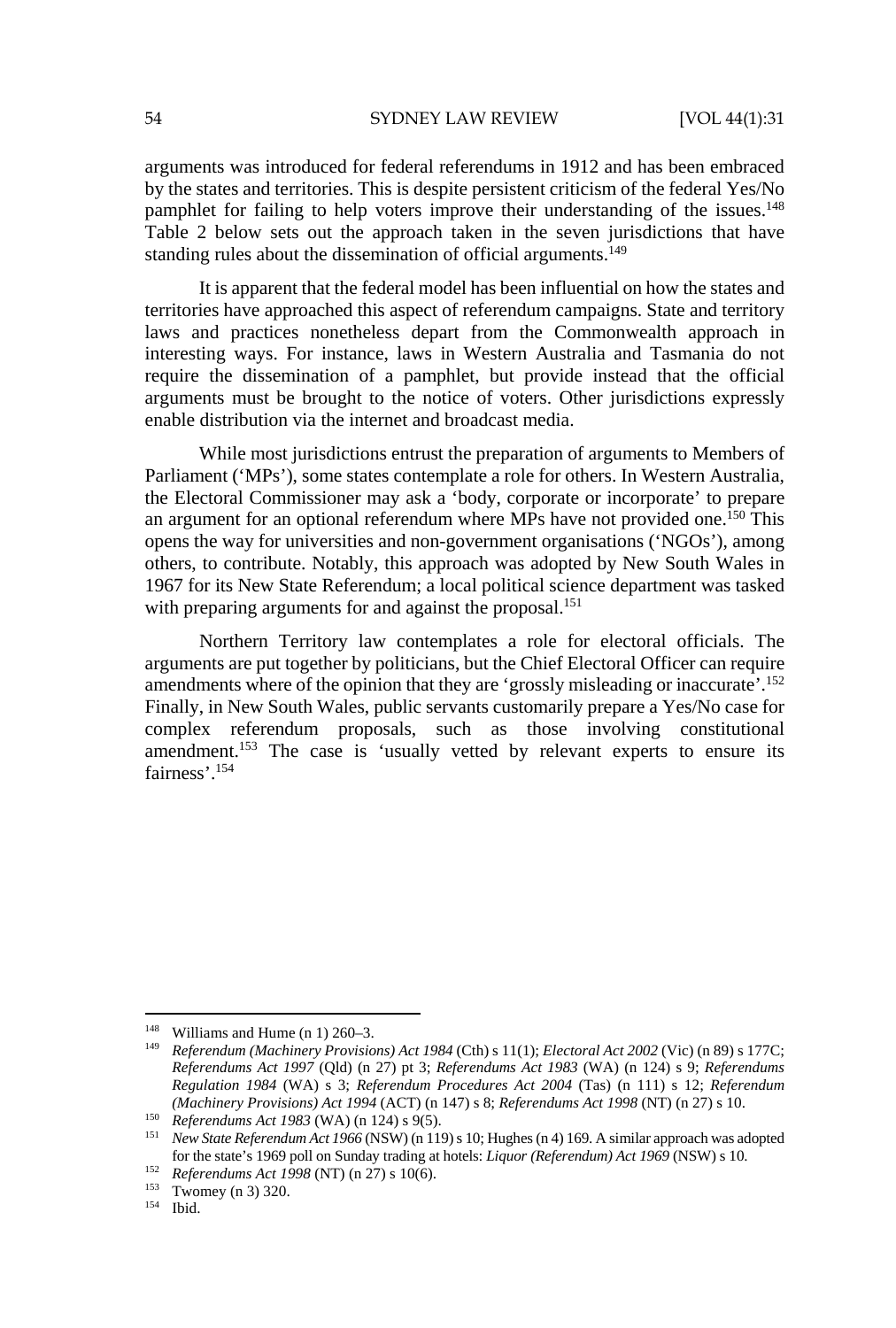|                                          | <b>CTH</b>                            | <b>VIC</b>                            | <b>QLD</b>                                                                        | <b>WA</b>                                                           | <b>TAS</b>                                                 | <b>ACT</b>                                            | <b>NT</b>                             |
|------------------------------------------|---------------------------------------|---------------------------------------|-----------------------------------------------------------------------------------|---------------------------------------------------------------------|------------------------------------------------------------|-------------------------------------------------------|---------------------------------------|
| Maximum length<br>(words)                | 2000                                  | 2000                                  | 1000                                                                              | 2000                                                                | 2000                                                       | 2000                                                  | 2000                                  |
| Authorised by                            | members                               | members                               | members                                                                           | members or<br>invited body                                          | members                                                    | members                                               | members                               |
| Where required to<br>be published        | pamphlet<br>posted to each<br>elector | pamphlet<br>posted to each<br>elector | pamphlet<br>posted to each<br>elector;<br>state-wide<br>newspaper;<br>ECQ website | posted to<br>electors or<br>otherwise<br>brought to<br>their notice | arguments to<br>be brought to<br>the notice of<br>electors | pamphlet<br>posted to each<br>elector or<br>household | pamphlet<br>posted to each<br>elector |
| Publication<br>deadline                  | 14 days                               | 14 days                               | 14 days                                                                           | not specified                                                       | polling day                                                | 14 days                                               | after<br>arguments<br>received        |
| Optional<br>publication                  | email                                 | internet                              |                                                                                   |                                                                     |                                                            |                                                       | various                               |
| Who is<br>responsible for<br>publication | Electoral<br>Commissioner             | Electoral<br>Commission               | Electoral<br>Commission                                                           | Electoral<br>Commissioner                                           | Electoral<br>Commissioner                                  | Electoral<br>Commissioner                             | Chief<br>Electoral<br>Officer         |

**Table 2:** Standing rules on distribution of referendum arguments

Note: There are no standing rules on the distribution of referendum arguments in NSW and SA.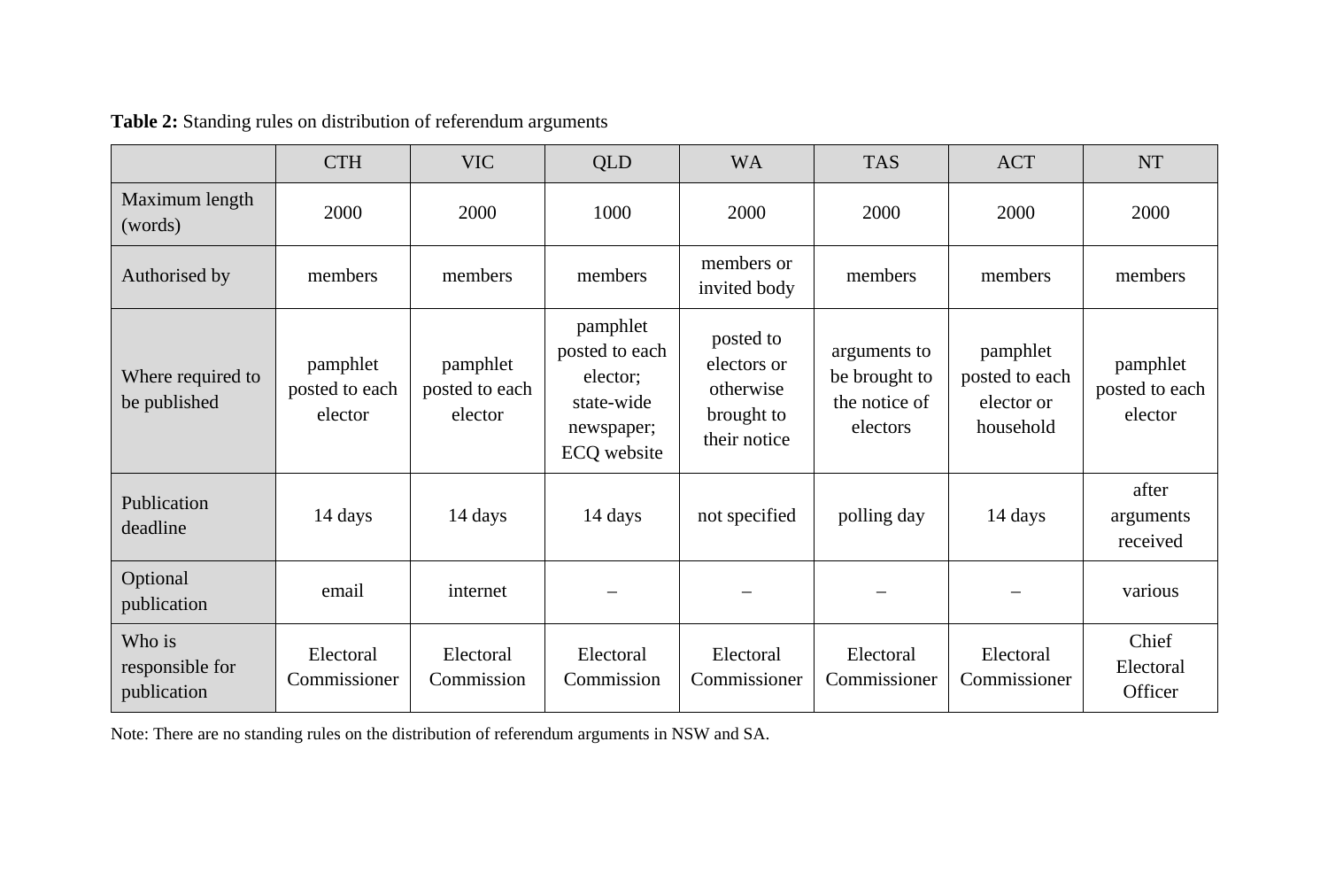Governments have other tools at their disposal to advance public education. One is the distribution of neutral information on the referendum proposal. At the Australian Capital Territory's 1995 Referendum on the entrenchment of Hare-Clark, for instance, the Electoral Commission circulated a detailed official pamphlet that included basic information on the background to the Referendum and the Territory's electoral system.155 South Australian electoral authorities prepared neutral, explanatory information for the State's 1991 redistribution poll and published it in newspapers.156 In Victoria and Queensland, however, there are statutory limits on government expenditure that mirror federal rules and likely impede their ability to disseminate neutral information.157

The effectiveness of public education campaigns at state and territory referendums warrants further research. A recent study suggests that no single initiative is likely to optimise information on its own, and that adequate resourcing is an important factor.<sup>158</sup> Australia's most recent referendum, Queensland's 2016 poll on fixed, four-year terms for the Legislative Assembly, was, regrettably, an example of poor practice. The proposed reform was complex and bipartisan and, as such, the need for clear, balanced information was especially strong. Instead, the public was given insufficient time to learn about the issues and, notwithstanding the distribution of an official No case, the arguments against the proposal were not adequately ventilated.159 Orr and Cassar argue that there was 'no serious attempt at preparing the ground with voter education'160 and that the advocacy and information effort was 'weak and lop-sided'.161 That experience indicates that ongoing discussions about how best to inform Australians about referendum proposals are as relevant for the states and territories as they are for the Commonwealth. ant factor.<sup>158</sup> Australia's most recent referendum, Qu<br>d, four-year terms for the Legislative Assembly, was<br>ooor practice. The proposed reform was complex and led for clear, balanced information was especially str<br>iven in

# **VII The Referendum Record**

Having looked in detail at the different types of state and territory referendums, and analysed their rules and practices, we are now in a position to examine the overall record of these referendums. This Part examines trends in the use and outcomes of sub-national referendums, paying particular attention to differences across time and jurisdiction. It concludes by comparing the state/territory and federal referendum records.

<sup>155</sup> ACT Government, *A Referendum to Entrench the ACT's Proportional Representation (Hare-Clark) Electoral System* (18 February 1995) <https://www.elections.act.gov.au/\_\_data/assets/pdf\_file/0004/ 831694/hareentrenchment.pdf>. 156 See, eg, 'Facts You Should Know about the Referendum', *The Advertiser* (Adelaide, 5 February

<sup>1991) 16. 157</sup> *Electoral Act 2002* (Vic) (n 89) s 177C(4); *Referendums Act 1997* (Qld) (n 27) s 14. 158 Alan Renwick, Michela Palese and Jess Sargent, 'Information in Referendum Campaigns: How Can

It Be Improved?' (2020) 56(4) *Representation* 521, 533. 159 Orr and Cassar (n 91) 166. 160 Ibid 162. 161 Ibid 166.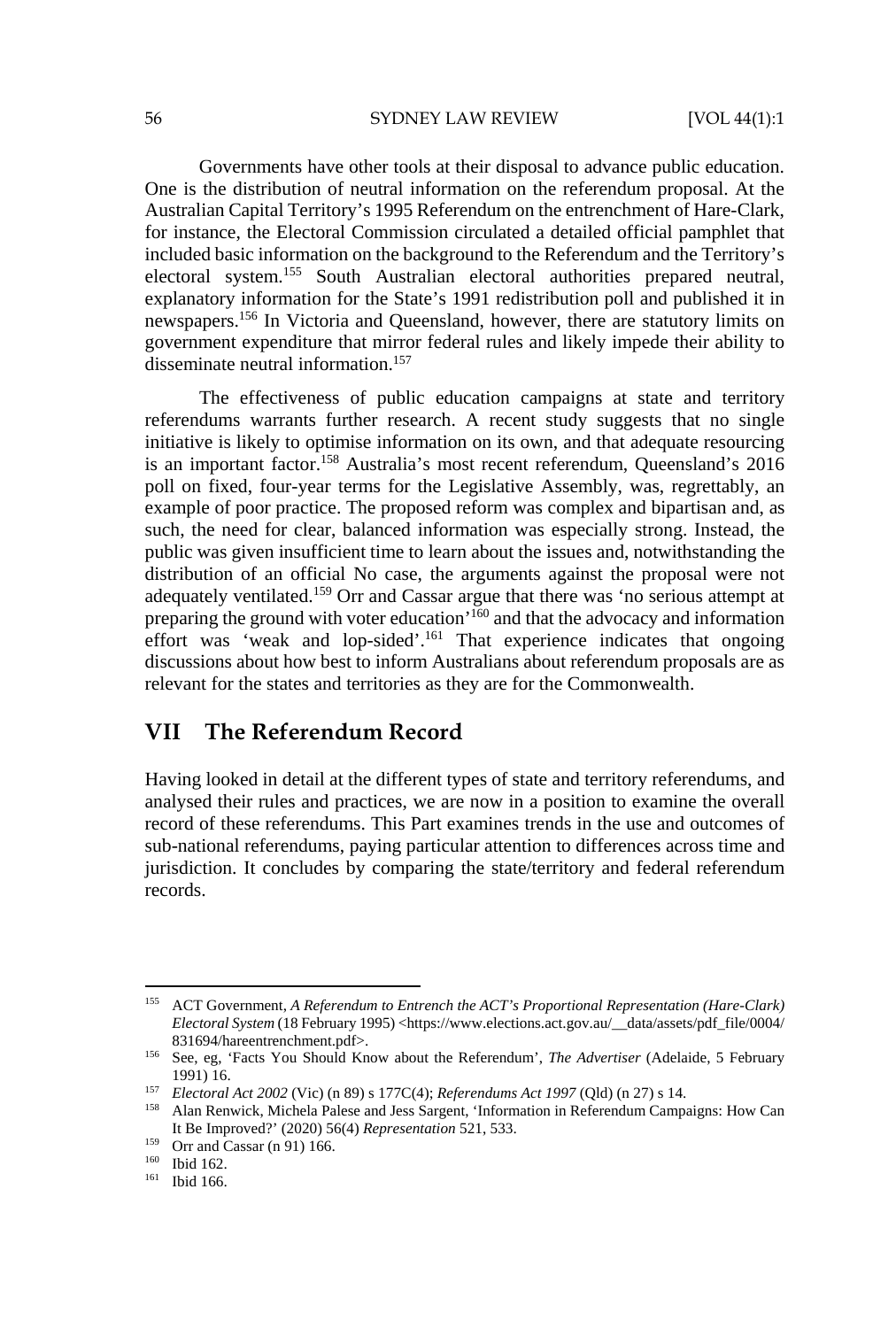#### **A** *Frequency*

States and territories have together held 56 referendums. This means that, on average, a state or territory has held a referendum about once every two years, although their frequency has varied considerably over time (see Figure 1 below). The device was most popular at the beginning and end of the  $20<sup>th</sup>$  century. The openness to direct democracy in the early decades after Federation has already been noted. The 1990s, meanwhile, saw renewed enthusiasm for various forms of participatory governance, including citizen-initiated referendums, and referendum proposals featured prominently in federal politics of the time.162

The referendum has never been less popular among states and territories than it is now. The device has fallen into relative disuse, with only two held since 2005 and six jurisdictions yet to hold one this century. Governments have continued to advance constitutional reform and address contentious policy matters, but have opted to do so through the ordinary parliamentary process. It may be that state and territory politicians, like their federal counterparts, have become reluctant to wear the cost and unpredictability of referendums. The device has not been rejected entirely, however, as evidenced by occasional referendum proposals by both government and non-government parties.163



**Figure 1:** Number of state/territory referendums held per decade, 1901–2021

<sup>162</sup> Patrick Bishop and Glyn Davis, 'Developing Consent: Consultation, Participation and Governance' in Glyn Davis and Patrick Weller (eds), *Are You Being Served?: State, Citizens and Governance* (Allen & Unwin, 2001) 175; Walker (n 2) 20; Williams and Chin (n 26) 30–8. 163 See, eg, Referendum (Retail Trading) Bill 2021 (SA); State Energy and Water Utilities Protection

<sup>(</sup>Referendum) Bill 2014 (NSW).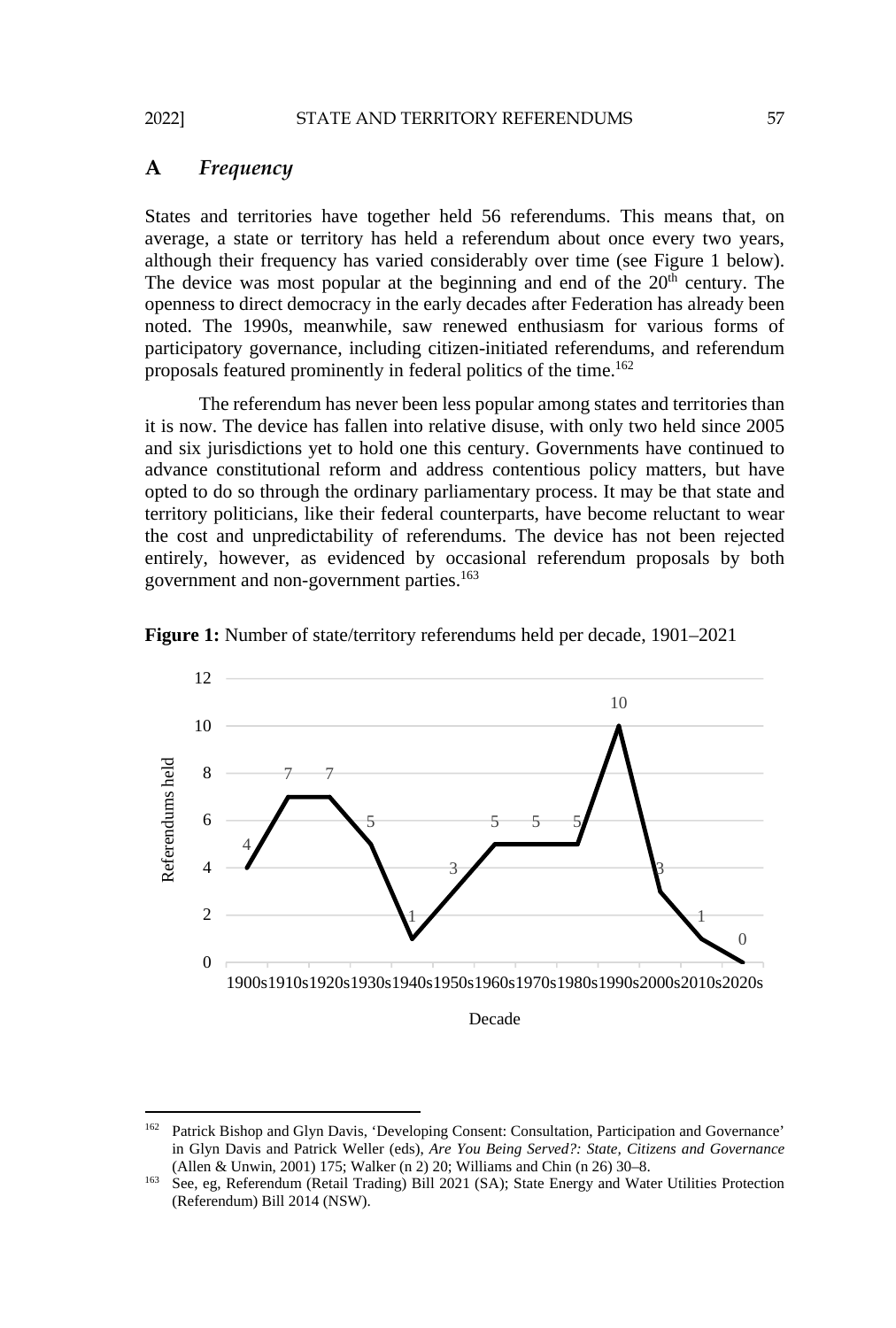#### **B** *Approval Rate*

In examining the state and territory record, an obvious point of interest is how often voters have approved referendum measures. To develop an answer, it is necessary to disregard the 'multi-option' and 'dual option' referendums, as for those polls it is not possible to say whether a particular proposal has been carried. This leaves us with 41 referendums in which electors were presented with a binary, Yes/No choice. Of these, 19 have been supported by voters: an approval rate of 46.3%.

The approval rate for binary, optional referendums is lower than that for mandatory polls. About a third (9 of 28) have been carried. This reflects the multiple defeats suffered by proposals for restrictive liquor licensing and daylight saving. Governments have found little success with optional referendums in recent times the last to return a Yes vote was South Australia's 1982 poll on daylight saving. By contrast, voters have proven willing to support proposals for constitutional change. Nine of the 12 mandatory referendums that proposed constitutional amendments have passed.<sup>164</sup> In New South Wales, 7 out of 8 proposals for constitutional amendment have been approved by voters, with the 1961 proposal to abolish the upper house the only such measure to be defeated.

Several referendums have passed by large margins. The two proposals to receive the highest Yes votes were those requiring NSW MPs to disclose certain pecuniary interests (1981; 86.0% Yes) and providing for the direct election of the NSW Legislative Council (1978; 84.8% Yes). Conversely, prohibition has fared worst with voters. It has suffered multiple clear defeats, and in 1950 incurred the largest No vote on record when 73.6% of Western Australian electors voted against it. The most marginal result was recorded at New South Wales's 1954 dual option poll on hotel closing hours. In the State's third trip to the ballot box on the issue, 50.3% of voters opted for 10pm closing and helped end almost four decades of early closing. ers have proven willing to support proposals for constrained and the sers have proven willing to support proposals for constitution.<sup>1,164</sup> In New South Wales, 7 out of 8 proposals for constitution.<sup>1,164</sup> In New South Wal

### **C** *Timing*

l

In terms of timing, about one-third (19) of state and territory referendums have been held simultaneously with state parliamentary elections. Such timing has become more common in recent decades; since 1980, about half of sub-national referendums have been held with elections. The record shows that voters have tended to reject proposals presented at standalone referendums. Electors have approved about a quarter (7 of 26) of binary proposals put midway through a parliamentary term. By contrast, voters have endorsed four-fifths (12 of 15) of measures put on the same day as an election. It is possible that voters have viewed the standalone referendums as *de facto* votes on the performance of the Government, and thus an opportunity to voice their displeasure. Alternatively, the campaigns surrounding mid-term referendums may have been more intense and polarised. More research could help to identify and weight possible explanations.

<sup>164</sup> Here I include the two referendums on the abolition of the Legislative Council (QLD, 1917; NSW, 1961) that were triggered by parliamentary deadlock procedures.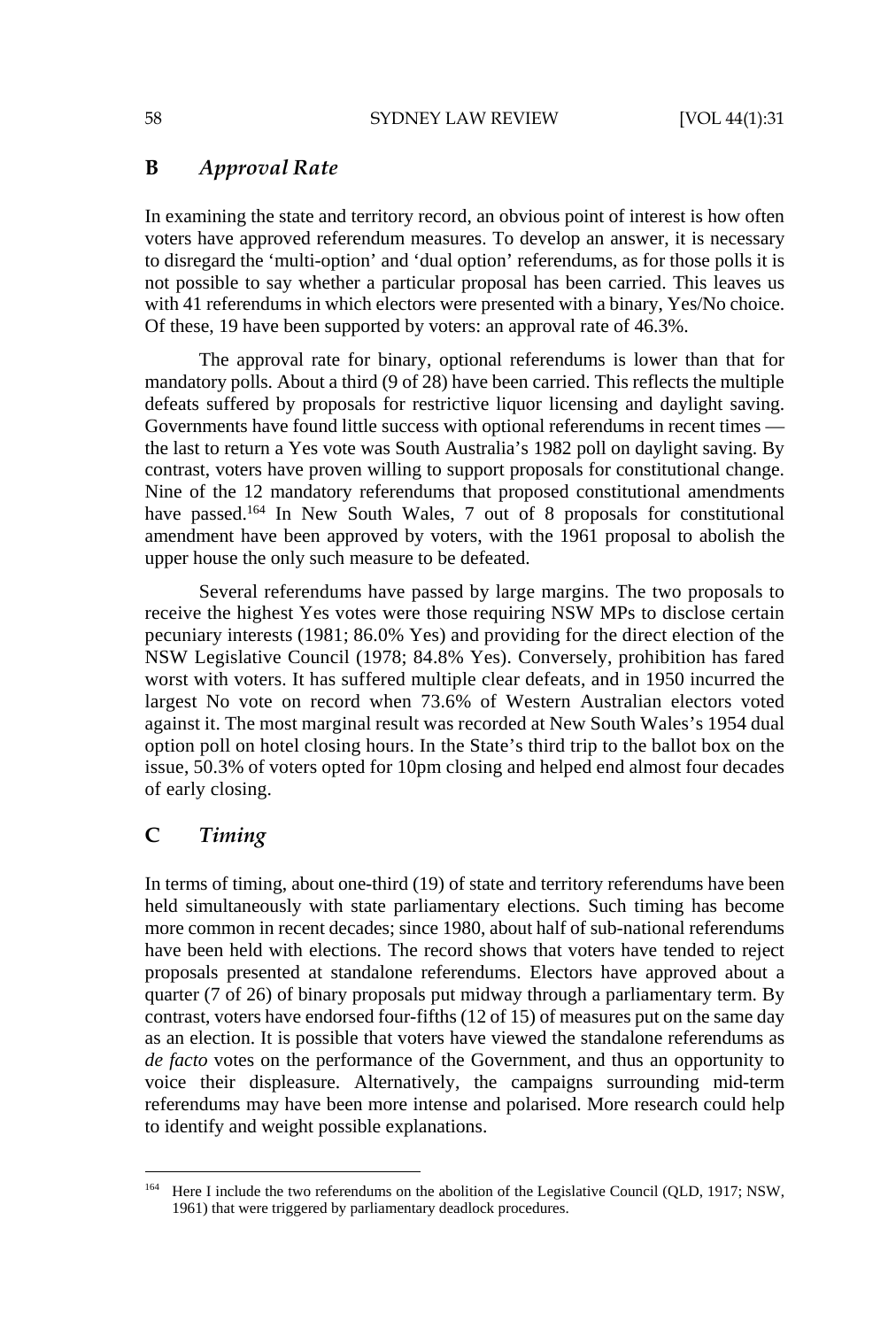# **D** *Jurisdiction*

New South Wales has made most use of the referendum, having put 16 proposals, followed by Western Australia (12), Victoria and Queensland (7 each), South Australia (6), the Australian Capital Territory (4), Tasmania (3) and the Northern Territory (1). Victoria has been the most indifferent in modern times, having not held a referendum since 1956. As to results, voters in New South Wales have proven most willing to approve referendum measures. They have backed 8 of 12 binary proposals, including 7 in a row since 1976. Western Australian voters, meanwhile, have been the Federation's naysayers, rejecting 9 of 10 Yes/No propositions, including four attempts to introduce daylight saving. Victorians last voted 'Yes' in 1904.

### **E** *Political Parties*

Labor and non-Labor parties have made equal use of the referendum device, with each putting 28 proposals to a vote. Non-Labor parties, though, have had more success. Of the 21 binary proposals they have submitted to voters, about half (11) have been approved, compared to two-fifths (8 of 20) for Labor governments. There are no obvious party differences in referendum use that might explain this relatively small difference in success rate. Governments from both sides of politics, for instance, have conducted polls on contentious social issues and put forward proposals for significant constitutional change. on-Labor parties have made equal use of the referencest (28 proposals to a vote. Non-Labor parties, though<br>the 21 binary proposals they have submitted to voters<br>proved, compared to two-fifths (8 of 20) for Labor go<br>us part

### **F** *State/Territory and Federal Records Compared*

When we place the state/territory and federal referendum records alongside each other, some interesting points of comparison emerge. In terms of the overall use of referendums, the Commonwealth has held slightly fewer. It has conducted 48 referendums since Federation: 44 mandatory polls on constitutional amendment, and four optional votes on conscription (twice), the national song and same-sex marriage.<sup>165</sup> As with the states, the federal use of direct democracy saw a peak in the first 20 years after Federation, and a significant decline in recent decades.<sup>166</sup>

The records otherwise display important differences. The Federal Government has put many more constitutional amendments to the people, reflecting the *Commonwealth Constitution*'s requirement that all textual alterations must be approved at a referendum. The states and territories, meanwhile, have been far more willing to hold optional polls to resolve contentious policy issues. That may reflect

<sup>165</sup> *Parliamentary Handbook of the Commonwealth of Australia 2020* (Parliamentary Library, Department of Parliamentary Services,  $35<sup>th</sup>$  ed,  $2020$ ) pt 4. The same-sex marriage poll is arguably best classified as a survey: Paul Kildea, 'Australia's Same-Sex Marriage Survey: Evaluating a Unique Popular Vote Process' (2021) 46(2) *Monash University Law Review* 85, 90–3. 166 Williams and Hume (n 1) 92.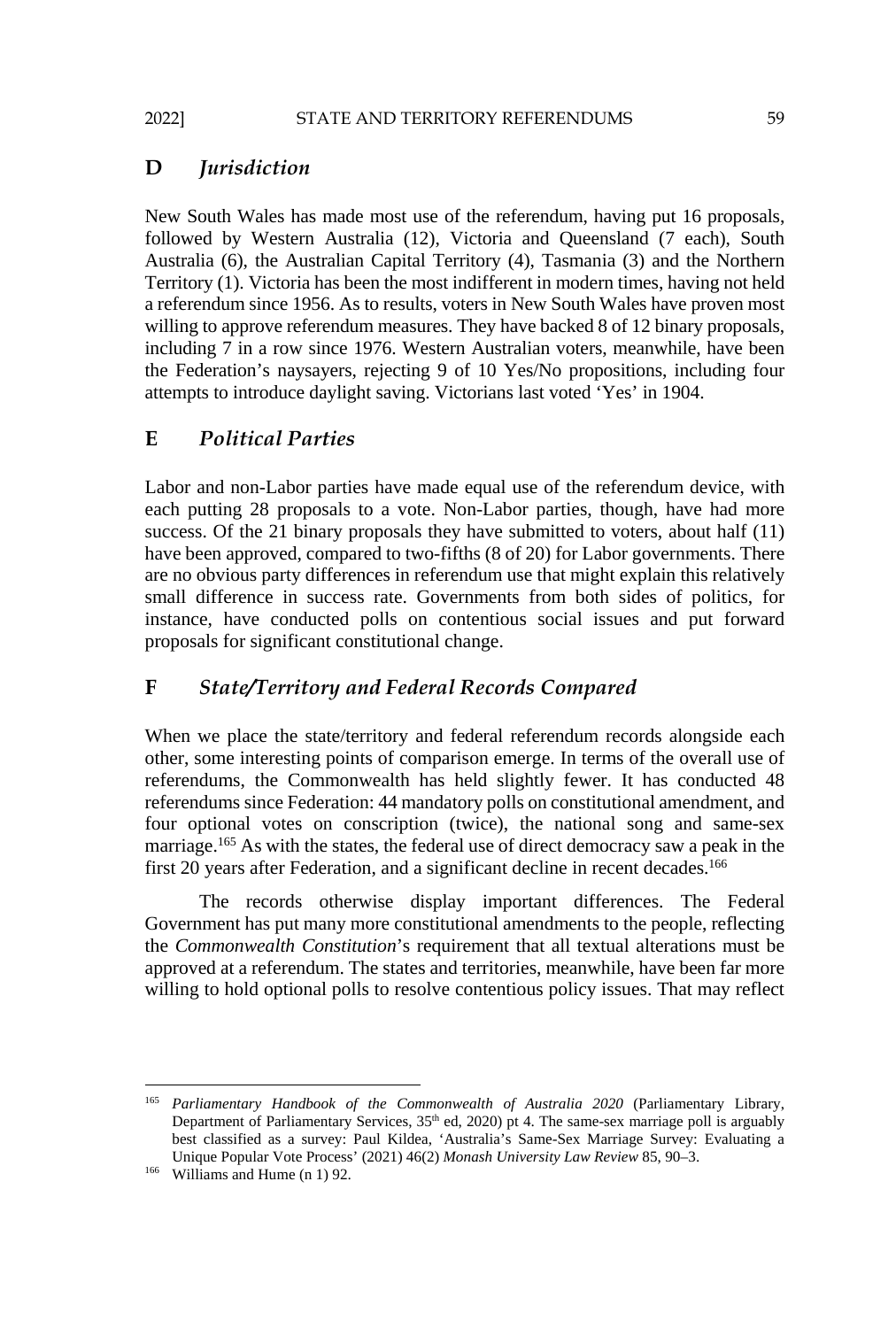the fact that the states and territories, by their nature, have responsibility for many policy matters 'about which Australians care most'.167

Federal governments, in contrast to the states, have gradually moved towards holding referendums mid-term, rather than with elections. And whereas standalone state and territory referendums have tended to be defeated, at the federal level the approval rate is the same irrespective of timing.168

Turning to political parties, Labor proposals have suffered defeats more often at both levels of government, but the approval rate is far lower for the federal Labor Party. Counting all binary referendums at the federal level, just one of Labor's 26 proposals has been carried, compared to 8 of 21 non-Labor proposals.169 Labor's lower success rate, federally, can be partly explained by its numerous failed attempts, throughout the 20<sup>th</sup> century, to alter the *Commonwealth Constitution* to enhance Commonwealth powers.170

It is the difference in overall approval rates, however, that is arguably the most notable point to emerge from a comparison of the two sets of referendum records (see Figure 2 below). As is well known, just 8 of 44 Federal proposals for constitutional amendment (18.2%) have been approved by voters. If we include the three optional referendums that put a binary choice to voters, that approval rate becomes 9 of 47 (19.1%). The state and territory approval rate is about 2.5 times greater (46.3%). The rate at which state voters have approved proposals for constitutional amendment is more than four times higher (75%).



**Figure 2:** Approval rate for binary referendum proposals

 $\blacksquare$  All proposals  $\blacksquare$  Constitutional amendment

<sup>167</sup> 167 Campbell Sharman, 'State Politics' in Brian Galligan and Winsome Roberts (eds), *Oxford Companion to Australian Politics* (Oxford University Press, 2007) 570, 570.<br><sup>168</sup> Williams and Hume (n 1) 95–6.<br><sup>169</sup> The 1977 national song poll, which presented voters with four options, is excluded from this

calculation.<br>
<sup>170</sup> Williams and Hume (n 1) 103–4.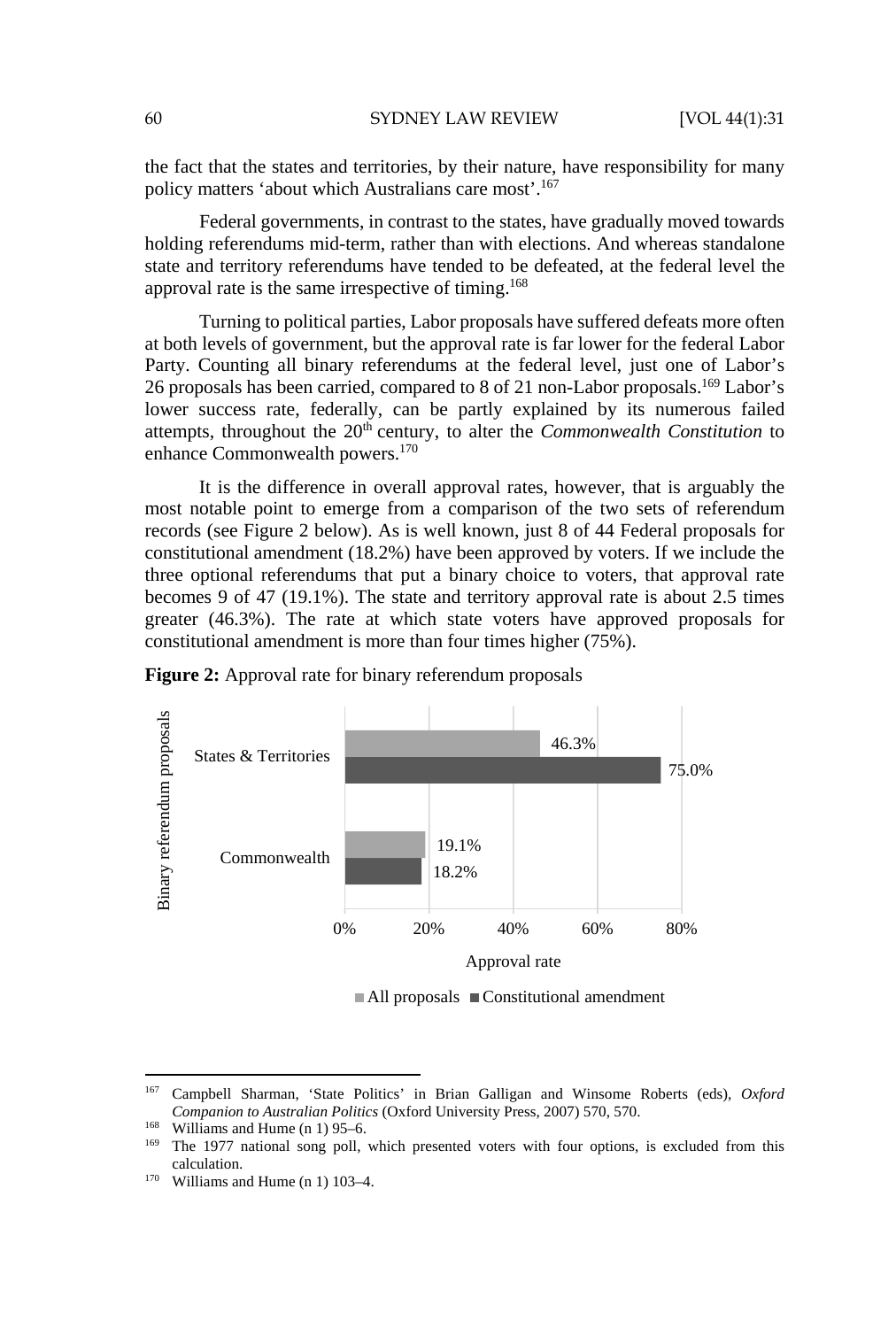A few factors help to explain this difference. State and territory referendums have generally only required a simple majority for approval, whereas amendments to the *Commonwealth Constitution* must surpass the 'double majority' threshold.171 In addition, many federal referendums raise questions about the balance of federal and state powers, and can mobilise opposition among state governments.<sup>172</sup> Also relevant could be the intense national spotlight that federal referendums attract and the strong temptation for oppositions to run fierce 'No' campaigns.

Nonetheless, the outcomes of state and territory referendums challenge the oft-expressed notion that Australians are natural 'No' voters, whether that is due to status quo bias, ignorance, or some other reason.<sup>173</sup> The sub-national record shows that Australians are willing to vote 'Yes' to referendum questions, including those that propose constitutional change.

# **VIII Conclusion**

This article has provided a comprehensive review of the use and regulation of referendums by Australia's states and two mainland territories. It has demonstrated that Australia's experience with direct democracy is richer and more extensive than what is covered in the vast literature on federal referendums. Sub-national governments have primarily used the referendum to help resolve disagreements over policy issues. Just as many Australians had their say on same-sex marriage in 2017, so have state residents voted on liquor regulation, daylight saving and other contentious matters. The states have deployed the referendum less frequently to ratify constitutional change, but it has nonetheless been a vehicle for significant reform. The states and territories have, moreover, experimented with a range of different design features, including multi-option questions, localised franchises, regulation of misleading statements and super-majority thresholds. **Clusion**<br>
has provided a comprehensive review of the use a<br>
by Australia's states and two mainland territories. It la's<br>
a's experience with direct democracy is richer and mo<br>
vered in the vast literature on federal refer

The experience of these largely forgotten referendums can potentially inform ongoing debates about how to improve the conduct of federal referendums. More broadly, it deepens our understanding of the role that the direct voice of the people plays in our parliamentary democracy. All the same, there is much about this experience that remains to be uncovered and explored. This article has pointed to some issues that warrant further attention, such as: the motivations that have prompted governments to hold referendums; the factors that have shaped how politicians have responded to referendum outcomes; the effectiveness of public education initiatives; and the reasons behind the high approval rate for state referendums on constitutional amendment.

The referendum has, during certain periods, been put to relatively frequent use to help settle important questions. Its use has declined in recent years, though, and the place of the referendum in future state and territory democratic politics is unclear. It is possible that the recent turning away from the referendum will become further entrenched. On the other hand, the occasional calls for popular votes on

<sup>&</sup>lt;sup>171</sup> *Commonwealth Constitution* (n 19) s 128.<br><sup>172</sup> Orr and Cassar (n 91) 164.<br><sup>173</sup> For analysis along similar lines, see Orr (n 4) 119; Twomey (n 3) 320–1.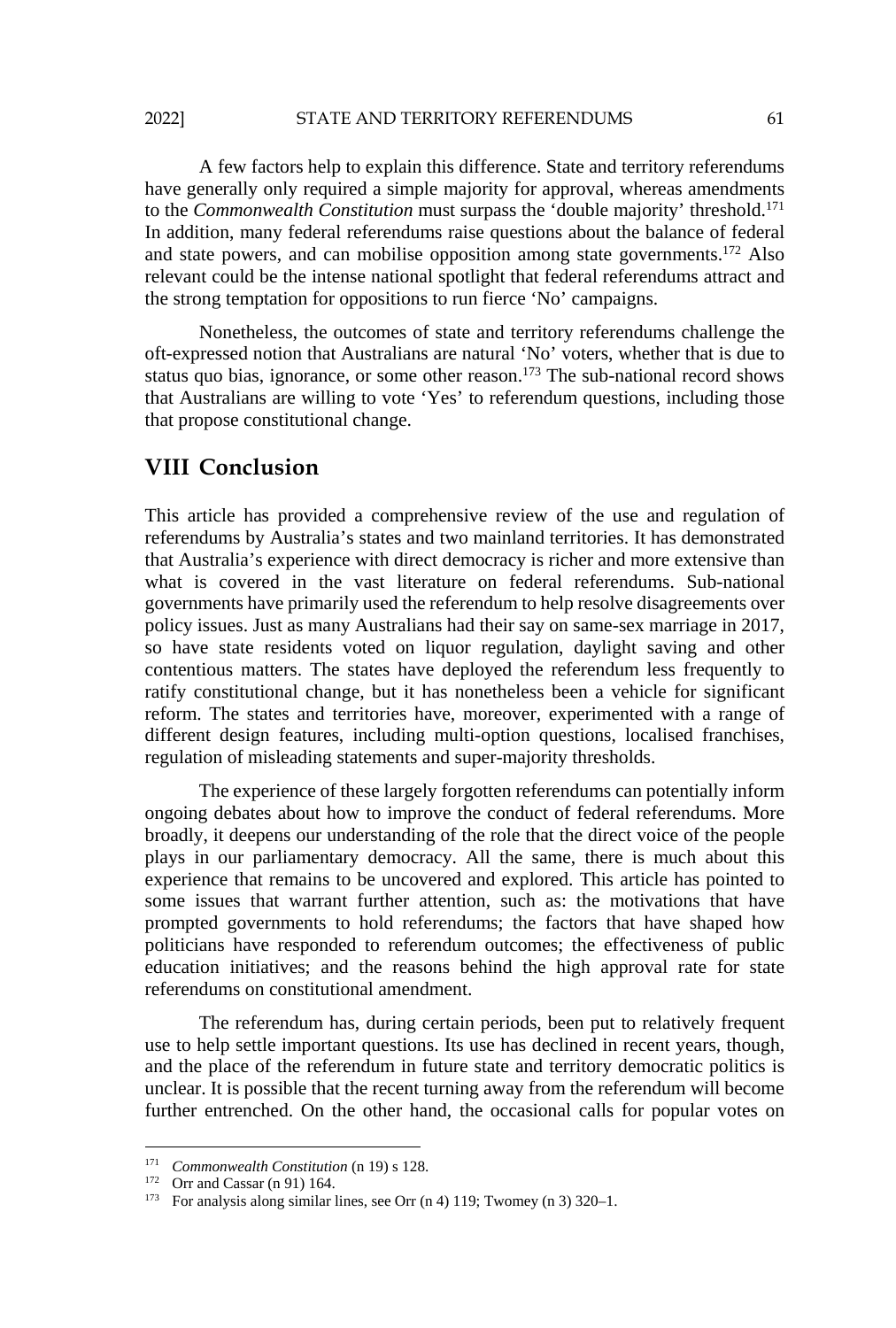policy issues, and continuing interest in constitutional reform, suggest that direct democracy will remain in the picture. The referendum remains an important tool for state and territory governments. We should expect that its use will continue to evolve in response to new political circumstances.

**MANCER**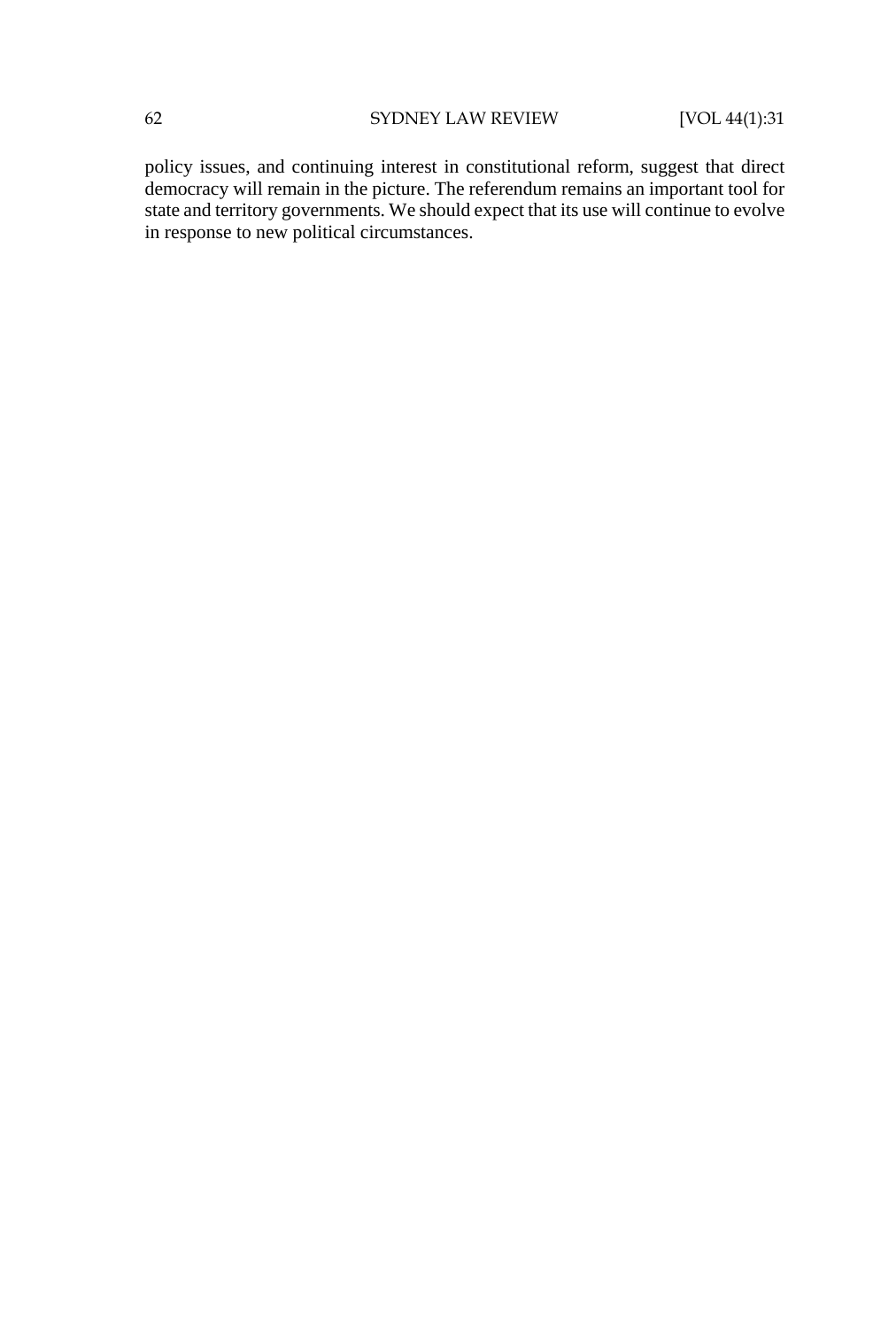| <b>Jurisdiction</b> | Date       | <b>Issue</b>                                                                                                                                                                                      | <b>Result</b> | In favour | <b>Informal</b> | <b>Turnout</b> | Government                                              |
|---------------------|------------|---------------------------------------------------------------------------------------------------------------------------------------------------------------------------------------------------|---------------|-----------|-----------------|----------------|---------------------------------------------------------|
| <b>NSW</b>          | 16.12.1903 | Size of Legislative Assembly ('LA')<br>To ascertain voter preferences on the size<br>of the LA: 125, 100 or 90 members                                                                            | 90 members    | 72.9%     | 12.8%           | 47.2%          | Progressive                                             |
|                     | 10.06.1916 | <b>Hotel closing hours</b><br>To ascertain voter preferences on the<br>closing hour for licensed premises:<br>6, 7, 8, 9, 10 or 11pm                                                              | 6pm           | 62.4%     | 3.8%            | 55.9%          | Labor                                                   |
|                     | 01.09.1928 | <b>Prohibition</b><br>To ascertain whether voters are in favour<br>of prohibition with compensation                                                                                               | Defeated      | 28.5%     | 1.1%            | 88.3%          | Nationalist-<br>Country                                 |
|                     | 13.05.1933 | Reform of Legislative Council ('LC')<br>To amend the State Constitution to, inter<br>alia, reduce and limit the number of<br>members of the LC and to provide for<br>indirect election of members | Carried       | 51.5%     | 1.3%            | 95.6%          | United<br>Australia<br>Party-United<br>Country<br>Party |

# **Appendix: State and Territory Referendums, 1901–2021**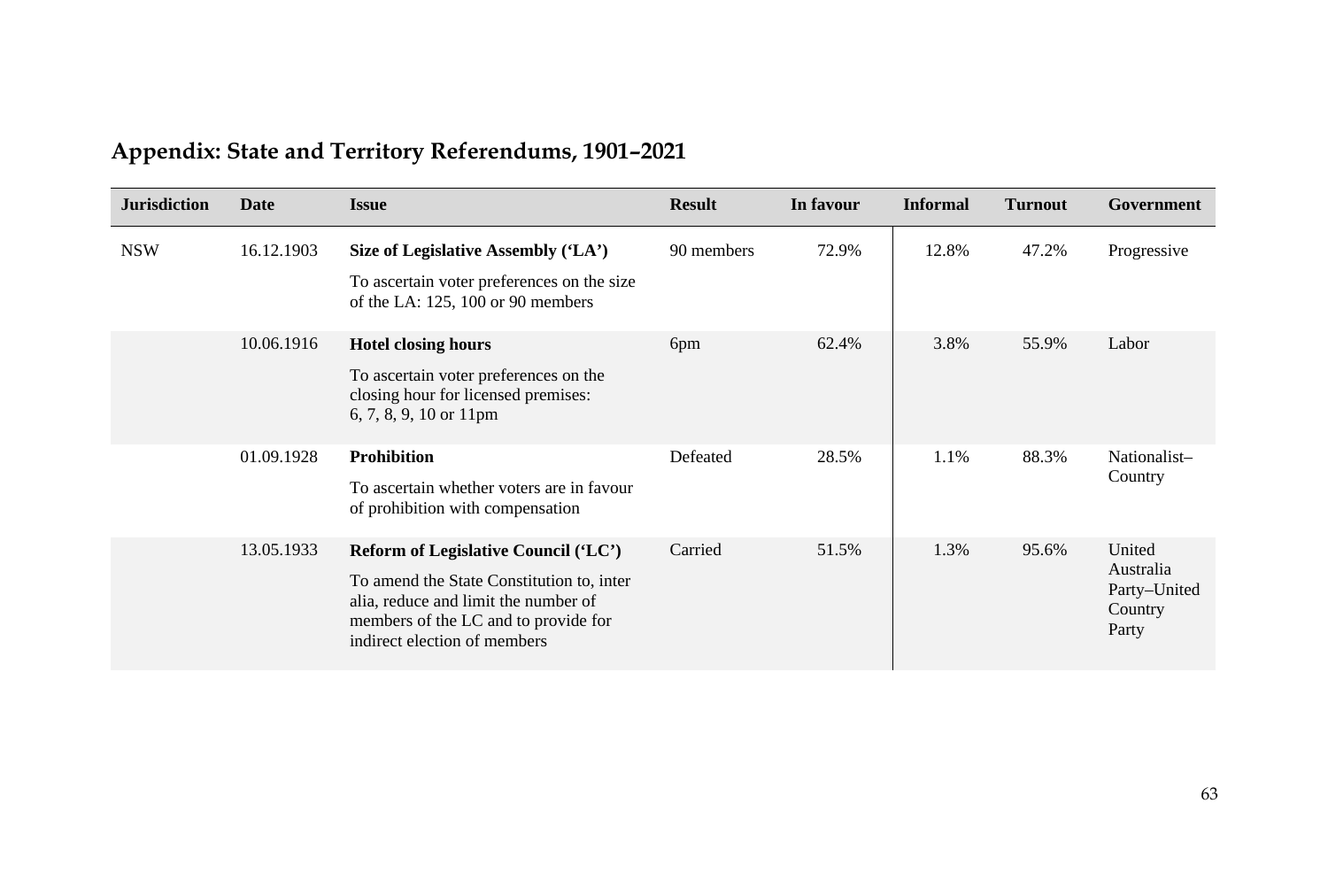| <b>Jurisdiction</b>   | <b>Date</b> | <b>Issue</b>                                                                                                                                                    | <b>Result</b> | In favour | <b>Informal</b> | <b>Turnout</b> | Government          |
|-----------------------|-------------|-----------------------------------------------------------------------------------------------------------------------------------------------------------------|---------------|-----------|-----------------|----------------|---------------------|
| <b>NSW</b><br>(cont.) | 15.02.1947  | <b>Hotel closing hours</b><br>To ascertain voter preferences on the<br>closing hour for licensed premises and<br>clubs: 6, 9 or 10pm                            | 6pm           | 62.4%     | 0.9%            | 91.8%          | Labor               |
|                       | 13.11.1954  | <b>Hotel closing hours</b><br>To ascertain voter preferences on the<br>closing hour for licensed premises and<br>clubs: 6pm or 10pm                             | 10pm          | 50.3%     | 2.3%            | 92.1%          | Labor               |
|                       | 29.04.1961  | <b>Abolition of Legislative Council</b><br>To abolish the LC and require a<br>referendum for its restoration                                                    | Defeated      | 42.4%     | 2.5%            | 92.2%          | Labor               |
|                       | 29.04.1967  | New state in north-east NSW<br>To ascertain whether voters in north-east<br>NSW are in favour of the establishment<br>of a new state in north-east NSW          | Defeated      | 45.8%     | 5.5%            | 92.4%          | Liberal-<br>Country |
|                       | 29.11.1969  | Sunday trading at licensed premises<br>To ascertain whether voters favour the<br>law being amended to permit licensed<br>premises to trade generally on Sundays | Defeated      | 42.0%     | 4.3%            | 91.2%          | Liberal-<br>Country |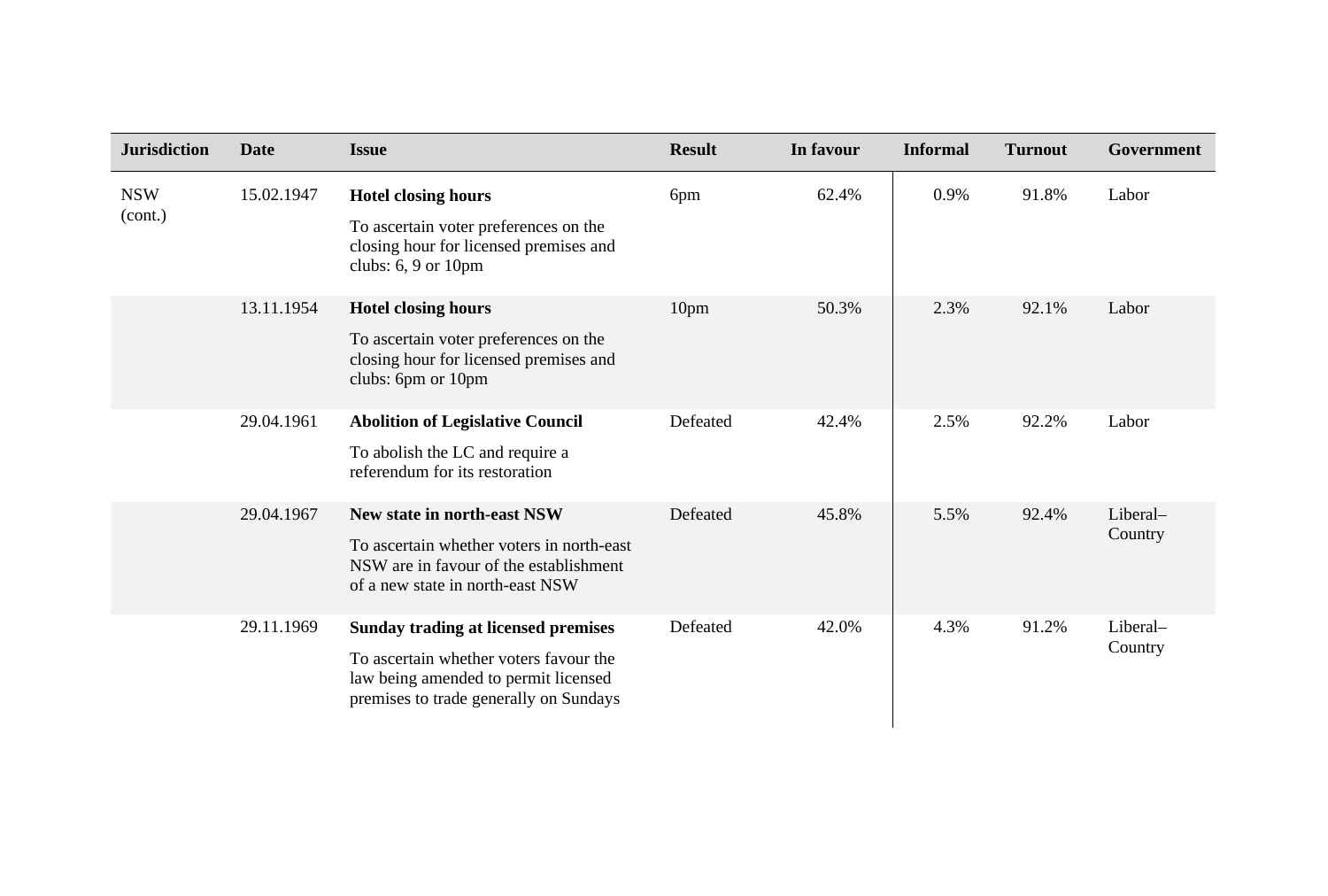| <b>Jurisdiction</b>   | <b>Date</b> | <b>Issue</b>                                                                                                                                                                                | <b>Result</b> | In favour | <b>Informal</b> | <b>Turnout</b> | Government           |
|-----------------------|-------------|---------------------------------------------------------------------------------------------------------------------------------------------------------------------------------------------|---------------|-----------|-----------------|----------------|----------------------|
| <b>NSW</b><br>(cont.) | 01.05.1976  | Daylight saving<br>To ascertain whether voters are in favour<br>of daylight saving                                                                                                          | Carried       | 68.4%     | 1.3%            | 93.2%          | Liberal-<br>Country  |
|                       | 17.06.1978  | <b>Reform of Legislative Council</b><br>To amend the State Constitution to,<br>inter alia, provide for direct election of<br>LC members, reduce its size and set<br>maximum terms of office | Carried       | 84.8%     | 2.6%            | 89.0%          | Labor                |
|                       | 19.09.1981  | Disclosure of pecuniary interests<br>To approve amendments to the State<br>Constitution to require MPs to disclose<br>certain pecuniary interests                                           | Carried       | 86.0%     | 5.1%            | 91.2%          | Labor                |
|                       | 19.09.1981  | <b>Legislative Assembly terms</b><br>To amend the State Constitution to<br>extend the maximum period between<br>LA elections from 3 years to 4 years                                        | Carried       | 69.0%     | 3.5%            | 91.2%          | Labor                |
|                       | 25.05.1991  | <b>Reform of Legislative Council</b><br>To amend the State Constitution to, inter<br>alia, reduce its size and reduce members'<br>maximum term of office                                    | Carried       | 57.7%     | 5.0%            | 93.6%          | Liberal-<br>National |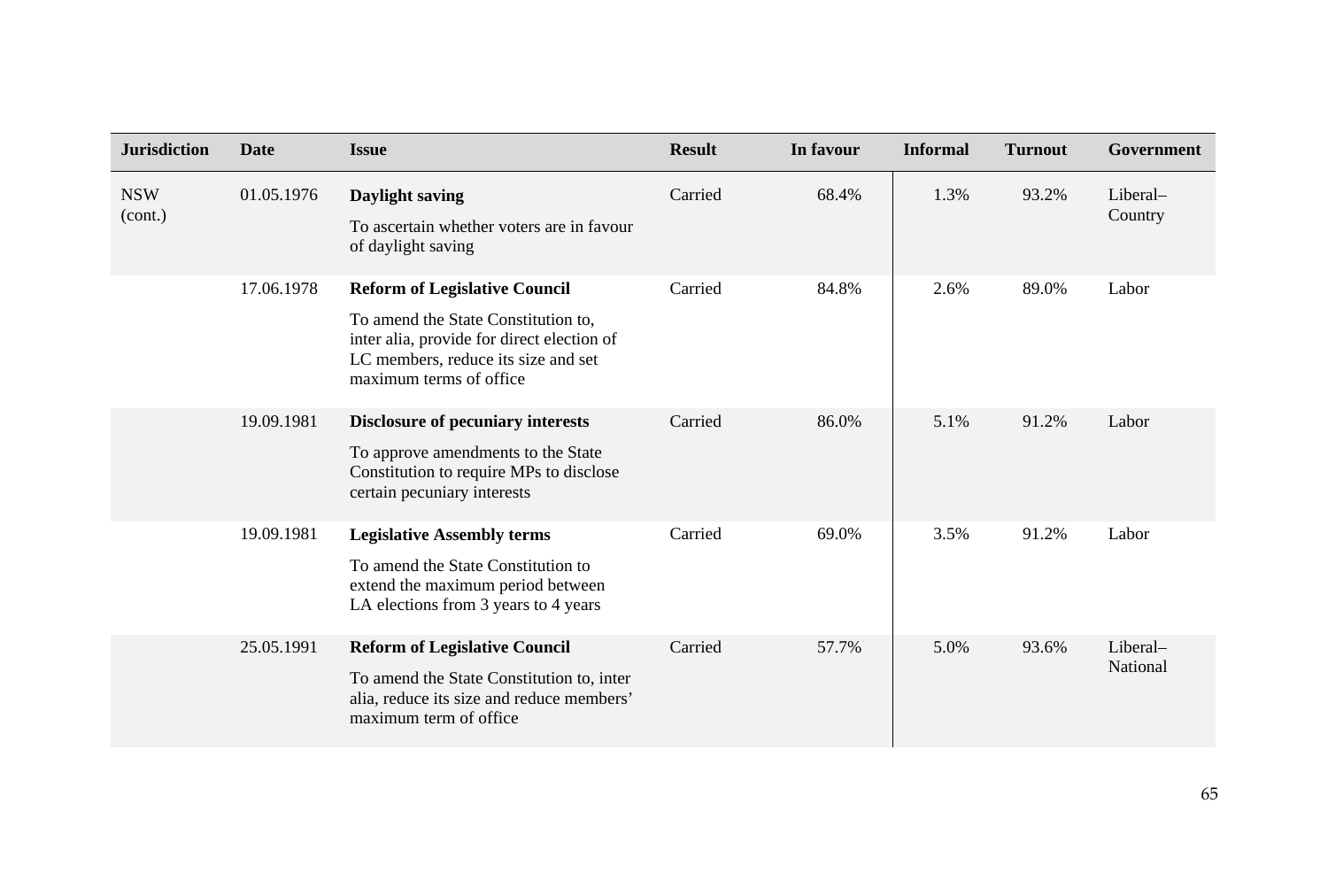| <b>Jurisdiction</b>   | <b>Date</b> | <b>Issue</b>                                                                                                                                           | <b>Result</b> | In favour | <b>Informal</b> | <b>Turnout</b> | Government           |
|-----------------------|-------------|--------------------------------------------------------------------------------------------------------------------------------------------------------|---------------|-----------|-----------------|----------------|----------------------|
| <b>NSW</b><br>(cont.) | 25.03.1995  | <b>Legislative Assembly terms</b><br>To amend the State Constitution to fix a<br>date for LA general elections                                         | Carried       | 75.5%     | 9.8%            | 93.8%          | Liberal-<br>National |
|                       | 25.03.1995  | Judicial independence<br>To amend the State Constitution to<br>entrench a law providing for judicial<br>tenure                                         | Carried       | 65.9%     | 6.2%            | 93.8%          | Liberal-<br>National |
| <b>VIC</b>            | 01.06.1904  | Keep public education secular<br>To ascertain whether voters are in favour<br>of education remaining secular                                           | Carried       | 58.6%     | 3.9%            | 57.2%          | Reform               |
|                       | 01.06.1904  | <b>Scripture lessons in schools</b><br>To ascertain whether voters are in favour<br>of religious instruction in state schools<br>with parental consent | Carried       | 53.0%     | 4.0%            | 56.1%          | Reform               |
|                       | 01.06.1904  | Use of certain prayers and hymns<br>To ascertain whether voters are in favour<br>of the use in scripture lessons of certain<br>prayers and hymns       | Carried       | 53.2%     | 4.0%            | 56.1%          | Reform               |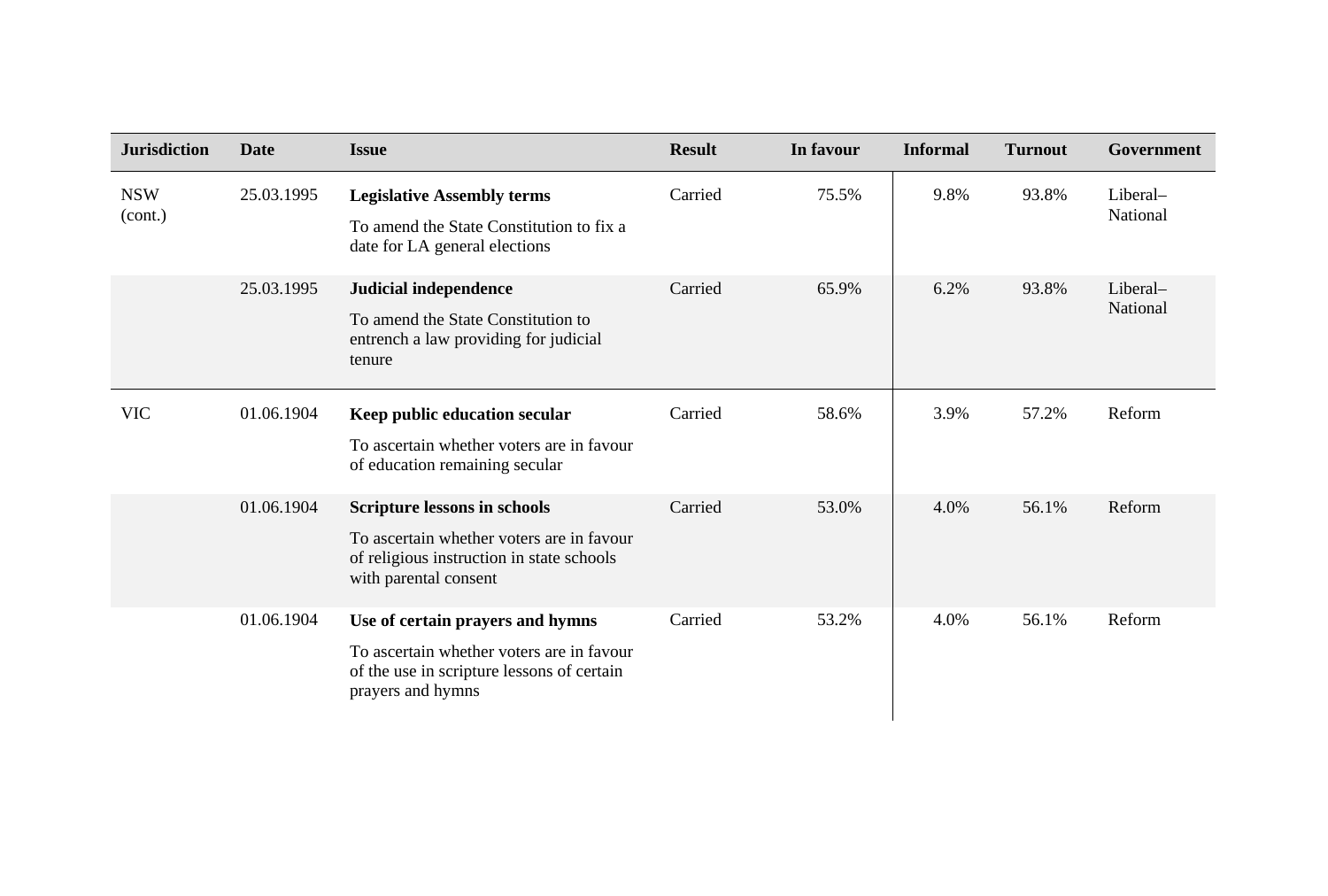| <b>Jurisdiction</b>   | Date       | <b>Issue</b>                                                                                                                                                | <b>Result</b>            | In favour | <b>Informal</b> | <b>Turnout</b> | Government                      |
|-----------------------|------------|-------------------------------------------------------------------------------------------------------------------------------------------------------------|--------------------------|-----------|-----------------|----------------|---------------------------------|
| <b>VIC</b><br>(cont.) | 21.10.1920 | Sale of liquor, local option<br>To ascertain voter preferences on the<br>number of liquor licenses in their local<br>district: continuance, reduction, none | Continuance <sup>I</sup> | 52.9%     | 2.5%            | 62.5%          | Nationalist                     |
|                       | 29.03.1930 | Abolition of liquor licenses<br>To ascertain whether voters are in favour<br>of the abolition of liquor licenses                                            | Defeated                 | 43.1%     | $0.6\%$         | 95.0%          | Labor                           |
|                       | 08.10.1938 | <b>Abolition of liquor licenses</b><br>To ascertain whether voters are in favour<br>of the abolition of liquor licenses                                     | Defeated                 | 33.8%     | 0.7%            | 95.4%          | United<br>Country               |
|                       | 24.03.1956 | <b>Hotel closing hours</b><br>To ascertain whether voters are in favour<br>of extending hotel weekday trading hours<br>to 10pm                              | Defeated                 | 39.7%     | 2.0%            | 93.5%          | Liberal and<br>Country<br>Party |

<sup>&</sup>lt;sup>I</sup> Number of districts in which No-License was carried: 2.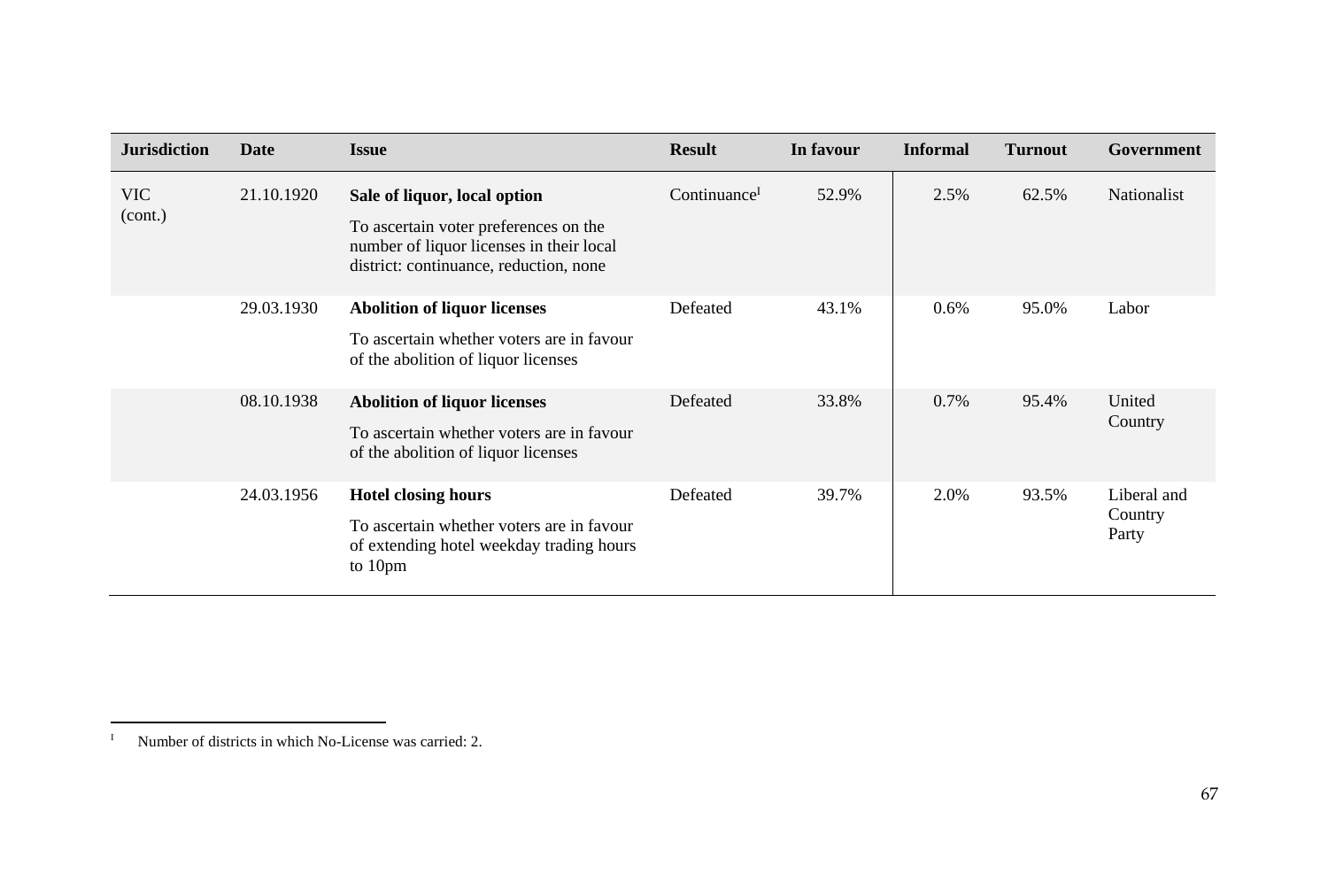| <b>Jurisdiction</b> | <b>Date</b> | <b>Issue</b>                                                                                                  | <b>Result</b> | In favour | <b>Informal</b> | <b>Turnout</b> | Government     |
|---------------------|-------------|---------------------------------------------------------------------------------------------------------------|---------------|-----------|-----------------|----------------|----------------|
| QLD                 | 13.04.1910  | Religious instruction in state schools                                                                        | Carried       | 56.7%     | 5.5%            | 49.7%          | Ministerialist |
|                     |             | To ascertain whether voters are in favour<br>of the introduction of religious<br>instruction in state schools |               |           |                 |                |                |
|                     | 05.05.1917  | <b>Abolition of Legislative Council</b>                                                                       | Defeated      | 39.4%     | 1.0%            | 78.9%          | Labor          |
|                     |             | To abolish the LC and require a<br>referendum for its restoration                                             |               |           |                 |                |                |
|                     | 30.10.1920  | <b>Prohibition</b>                                                                                            | Continuance   | 50.3%     | 3.2%            | 78.1%          | Labor          |
|                     |             | To ascertain whether voters are in favour<br>of state management of liquor,<br>prohibition, or continuance    |               |           |                 |                |                |
|                     | 03.10.1923  | <b>Prohibition</b>                                                                                            | Continuance   | 59.3%     | 3.2%            | 83.7%          | Labor          |
|                     |             | To ascertain whether voters are in favour<br>of state management of liquor,<br>prohibition, or continuance    |               |           |                 |                |                |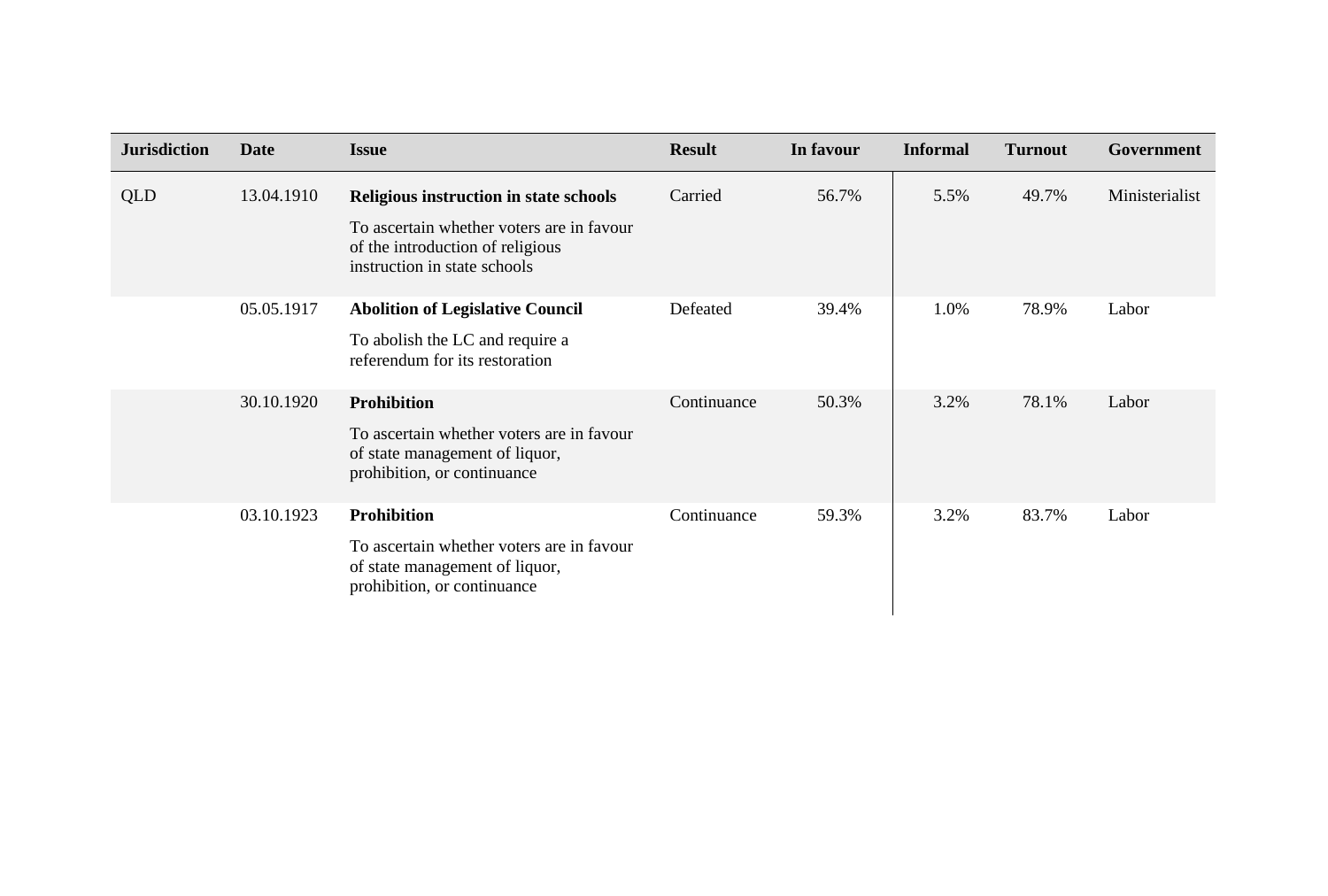| <b>Jurisdiction</b> | <b>Date</b> | <b>Issue</b>                                                                                                                     | <b>Result</b> | In favour | <b>Informal</b> | <b>Turnout</b>         | Government |
|---------------------|-------------|----------------------------------------------------------------------------------------------------------------------------------|---------------|-----------|-----------------|------------------------|------------|
| QLD<br>(cont.)      | 23.03.1991  | <b>Legislative Assembly terms</b><br>To amend the State Constitution to<br>extend the maximum LA term from<br>3 years to 4 years | Defeated      | 48.8%     | 1.4%            | $90.2\%$ <sup>II</sup> | Labor      |
|                     | 22.02.1992  | Daylight saving<br>To ascertain whether voters in favour of<br>daylight saving                                                   | Defeated      | 45.5%     | 0.4%            | 89.6%                  | Labor      |
|                     | 19.03.2016  | <b>Legislative Assembly terms</b><br>To amend the State Constitution to<br>provide for fixed, four-year terms for<br>the LA      | Carried       | 53.0%     | 2.9%            | 82.2%                  | Labor      |
|                     |             |                                                                                                                                  |               |           |                 |                        |            |

<sup>&</sup>lt;sup>II</sup> Polling day enrolment for this referendum has not been located. An approximate turnout figure has been calculated using enrolment data from the preceding 1989 State Election.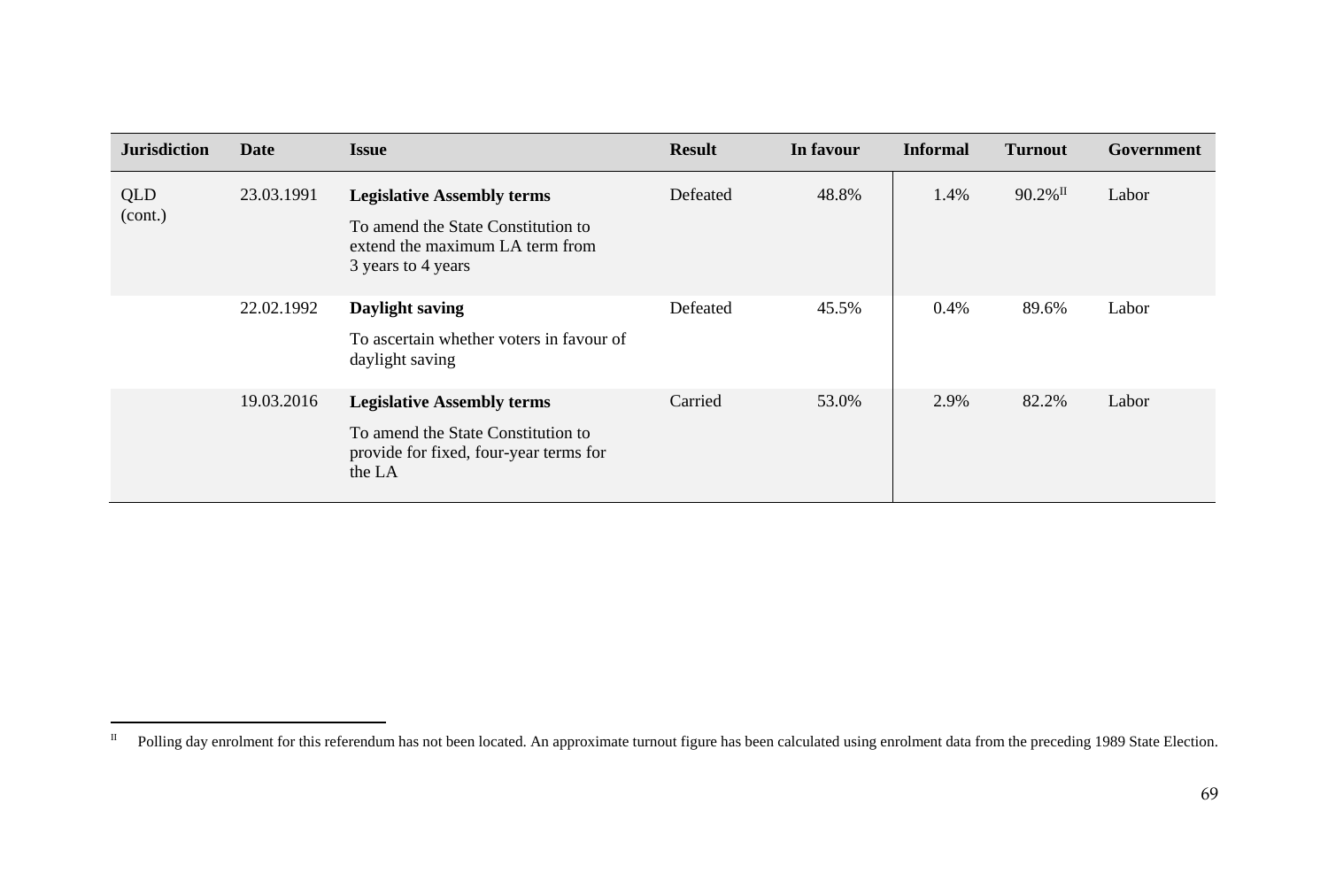| <b>Jurisdiction</b> | <b>Date</b> | <b>Issue</b>                                                                                                                                                 | <b>Result</b> | In favour | <b>Informal</b> | <b>Turnout</b> | Government       |
|---------------------|-------------|--------------------------------------------------------------------------------------------------------------------------------------------------------------|---------------|-----------|-----------------|----------------|------------------|
| <b>SA</b>           | 26.04.1911  | <b>Members' salaries</b><br>To ascertain whether voters are in favour<br>of increasing the salaries of Members of<br>Parliament to £300 p.a.                 | Defeated      | 32.5%     | 1.3%            | 61.9%          | Labor            |
|                     | 27.03.1915  | <b>Hotel closing hours</b><br>To ascertain voter preferences on closing<br>times for bar rooms in licensed premises:<br>6, 7, 8, 9, 10 or 11pm               | 6pm           | 56.9%     | 1.0%            | 70.4%          | Liberal<br>Union |
|                     | 20.11.1965  | <b>State lotteries</b><br>To ascertain whether voters are in favour<br>of promotion and conduct of lotteries by<br>the State Government                      | Carried       | 70.8%     | 7.2%            | 92.5%          | Labor            |
|                     | 19.09.1970  | <b>Retail trading hours</b><br>To ascertain whether voters in certain<br>districts are in favour of Friday night<br>trading in metropolitan and Gawler shops | Defeated      | 48.2%     | 11.0%           | 89.2%          | Labor            |
|                     | 06.11.1982  | Daylight saving<br>To ascertain whether voters are in favour<br>of daylight saving                                                                           | Carried       | 71.6%     | 2.1%            | 93.1%          | Liberal          |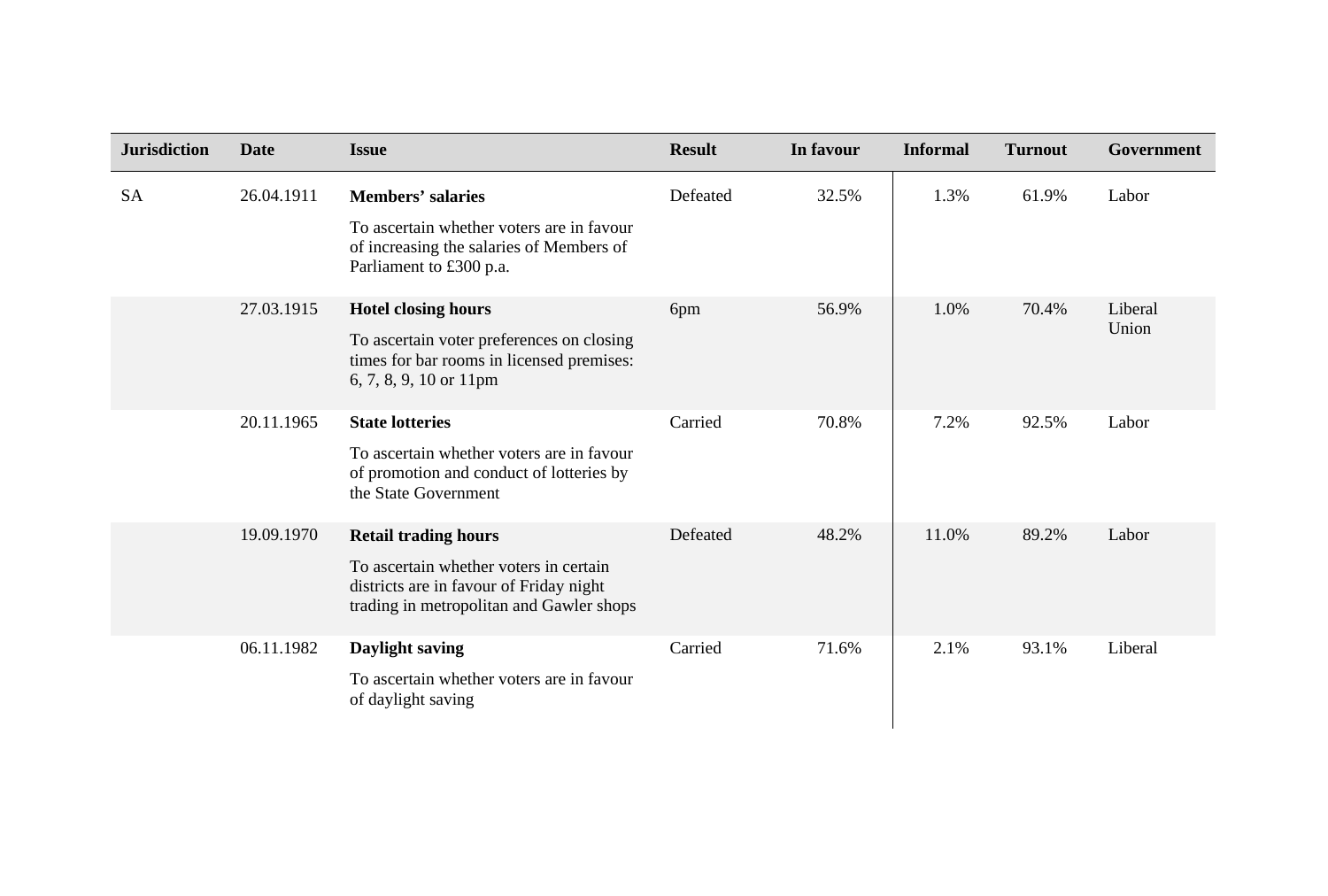| <b>Jurisdiction</b>  | <b>Date</b> | <b>Issue</b>                                                                                                                                                                                                                                                                    | <b>Result</b>                            | In favour               | <b>Informal</b>   | <b>Turnout</b>          | Government     |
|----------------------|-------------|---------------------------------------------------------------------------------------------------------------------------------------------------------------------------------------------------------------------------------------------------------------------------------|------------------------------------------|-------------------------|-------------------|-------------------------|----------------|
| <b>SA</b><br>(cont.) | 09.02.1991  | <b>Electoral boundaries</b><br>To amend the State Constitution to effect<br>changes to how electoral redistributions<br>are undertaken                                                                                                                                          | Carried                                  | 76.7%                   | 4.0%              | 89.9%                   | Labor          |
| WA                   | 26.04.1911  | <b>Liquor licensing, local option</b><br>To ascertain voter preferences, by<br>district, on whether:<br>- the number of liquor licenses should<br>increase<br>- new publicans' licenses should be held<br>by the state<br>- there should be state management in<br>the district | No increase <sup>III</sup><br>Yes<br>Yes | 79.5%<br>65.3%<br>64.1% | n/a<br>n/a<br>n/a | 15.6%<br>29.8%<br>30.0% | Ministerialist |

III Number of districts in favour of increase: 1; number in favour of no increase: 41.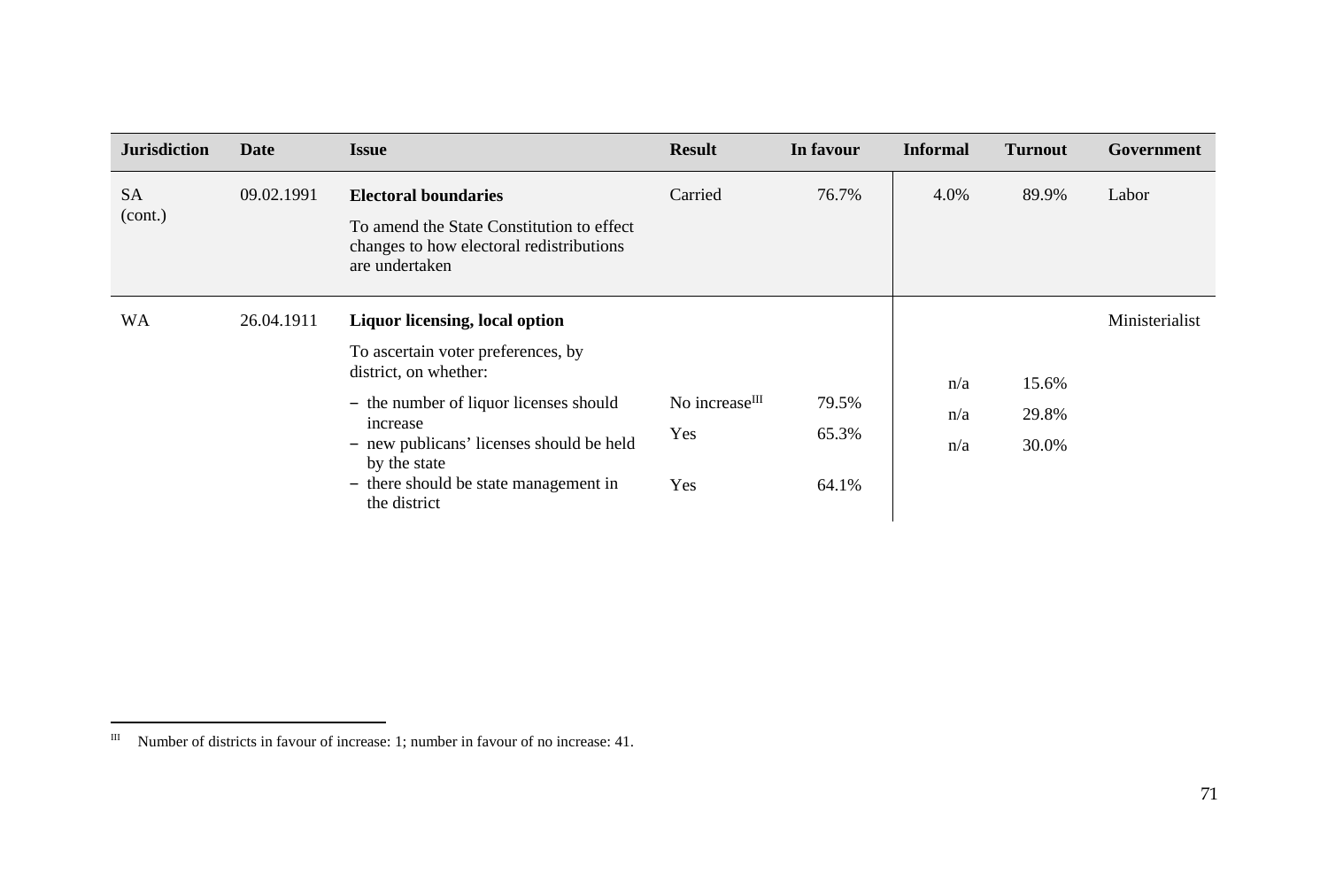| <b>Jurisdiction</b>  | <b>Date</b> | <b>Issue</b>                                                                                                              | <b>Result</b>             | In favour      | <b>Informal</b> | <b>Turnout</b> | Government                      |
|----------------------|-------------|---------------------------------------------------------------------------------------------------------------------------|---------------------------|----------------|-----------------|----------------|---------------------------------|
| <b>WA</b><br>(cont.) | 30.04.1921  | Liquor licensing, local option<br>To ascertain voter preferences, by<br>district, on whether:                             |                           |                |                 |                | <b>Nationalist</b><br>Coalition |
|                      |             | - the number of liquor licenses should<br>continue, increase, be reduced or<br>whether no licenses be<br>granted/renewed  | Continuance <sup>IV</sup> | 48.3%          | 8.3%<br>35.9%   | 50.3%<br>50.3% |                                 |
|                      |             | - new publicans' licenses should be held<br>by the state<br>- there should be state management in<br>the district         | Yes <sup>V</sup><br>YesVI | 55.3%<br>53.7% | 36.7%           | 50.3%          |                                 |
|                      | 04.04.1925  | <b>Prohibition</b><br>To ascertain whether voters are in favour<br>of prohibition coming into force                       | Defeated                  | 34.9%          | 0.6%            | 59.6%          | Labor                           |
|                      | 08.04.1933  | <b>Secession - Yes/No</b><br>To ascertain whether voters are in favour<br>of withdrawing from the Federal<br>Commonwealth | Carried                   | 66.2%          | 3.6%            | 91.6%          | Nationalist-<br>Country         |

<sup>&</sup>lt;sup>IV</sup> Number of districts in which Continuance was carried: 32; number in which Reduce was carried: 10; number in which No-License was carried: 0.

V Number of districts in favour: 28; number opposed: 14.

<sup>&</sup>lt;sup>VI</sup> Number of districts in favour: 23; opposed: 19.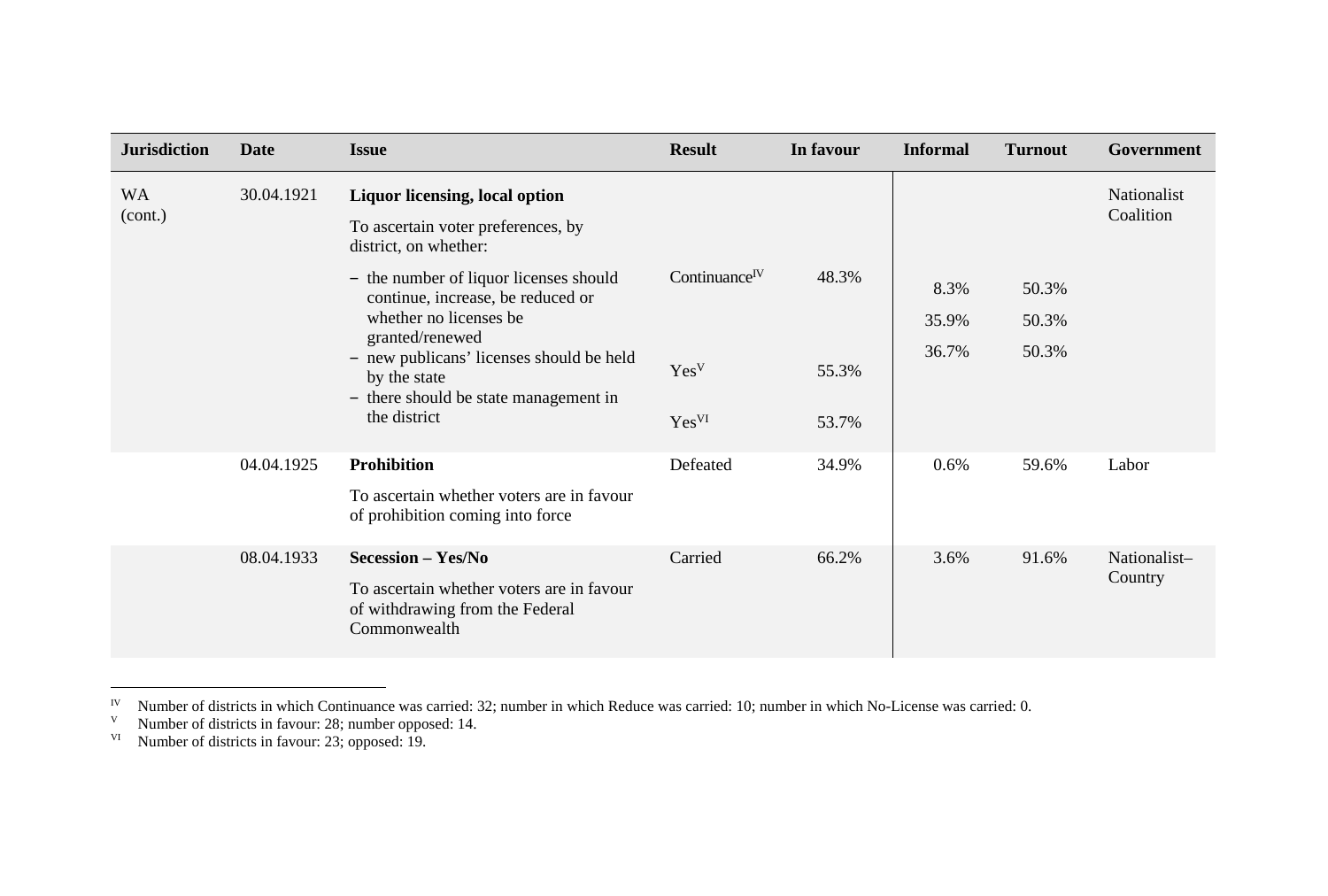| <b>Jurisdiction</b>  | <b>Date</b> | <b>Issue</b>                                                                                                                                                                           | <b>Result</b> | In favour | <b>Informal</b> | <b>Turnout</b> | Government              |
|----------------------|-------------|----------------------------------------------------------------------------------------------------------------------------------------------------------------------------------------|---------------|-----------|-----------------|----------------|-------------------------|
| <b>WA</b><br>(cont.) | 08.04.1933  | <b>Secession – Convention</b><br>To ascertain whether voters are in favour<br>of holding a convention of state<br>representatives to consider options for<br>constitutional alteration | Defeated      | 42.6%     | 4.6%            | 91.6%          | Nationalist-<br>Country |
|                      | 09.12.1950  | <b>Prohibition</b><br>To ascertain whether voters agree with<br>the proposal that prohibition should come<br>into force                                                                | Defeated      | 26.5%     | 2.5%            | 92.4%          | Liberal-<br>Country     |
|                      | 08.03.1975  | Daylight saving<br>To ascertain whether voters are in favour<br>of WA standard time being advanced one<br>hour from October to March                                                   | Defeated      | 46.3%     | 1.0%            | 88.9%          | Liberal-<br>Country     |
|                      | 07.04.1984  | Daylight saving<br>To ascertain whether voters are in favour<br>of WA standard time being advanced one<br>hour from October to March                                                   | Defeated      | 45.6%     | 0.6%            | 86.5%          | Labor                   |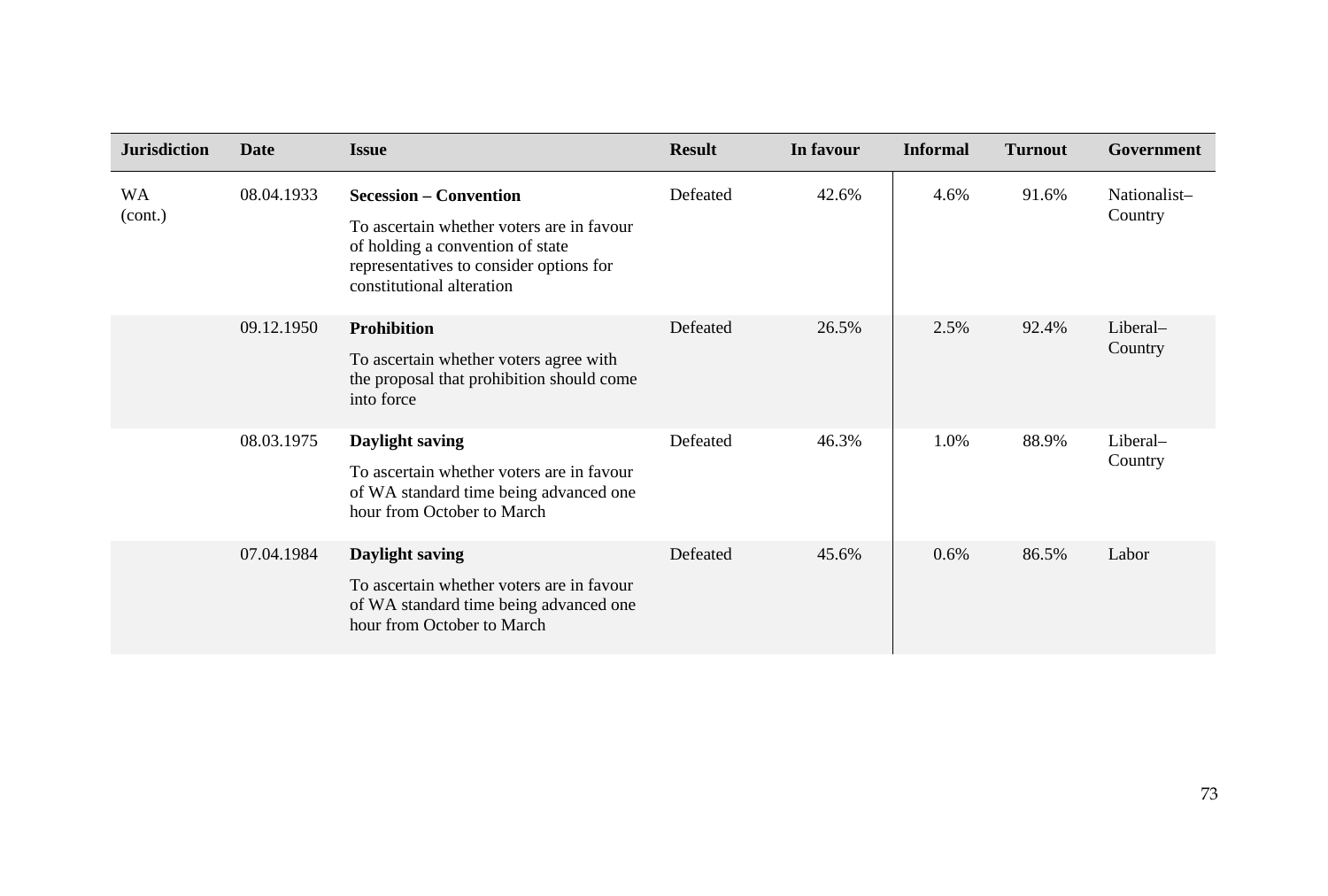| <b>Jurisdiction</b> | Date       | <b>Issue</b>                                                                                                                                   | <b>Result</b> | In favour | <b>Informal</b> | <b>Turnout</b> | Government           |
|---------------------|------------|------------------------------------------------------------------------------------------------------------------------------------------------|---------------|-----------|-----------------|----------------|----------------------|
| WA<br>(cont.)       | 04.04.1992 | Daylight saving<br>To ascertain whether voters are in favour<br>of WA standard time being advanced one<br>hour from October to March           | Defeated      | 46.9%     | 1.0%            | 86.2%          | Labor                |
|                     | 26.02.2005 | <b>Retail trading hours</b><br>To ascertain whether voters believe the<br>WA community would benefit from<br>weeknight retail trading in Perth | Defeated      | 41.3%     | 2.1%            | 89.7%          | Labor                |
|                     | 26.02.2005 | <b>Retail trading hours</b><br>To ascertain whether voters believe the<br>WA community would benefit from<br>Sunday retail trading in Perth    | Defeated      | 38.6%     | 3.0%            | 89.7%          | Labor                |
|                     | 16.05.2009 | Daylight saving<br>To ascertain whether voters are in favour<br>of WA standard time being advanced one<br>hour from October to March           | Defeated      | 45.4%     | 0.4%            | 85.6%          | Liberal-<br>National |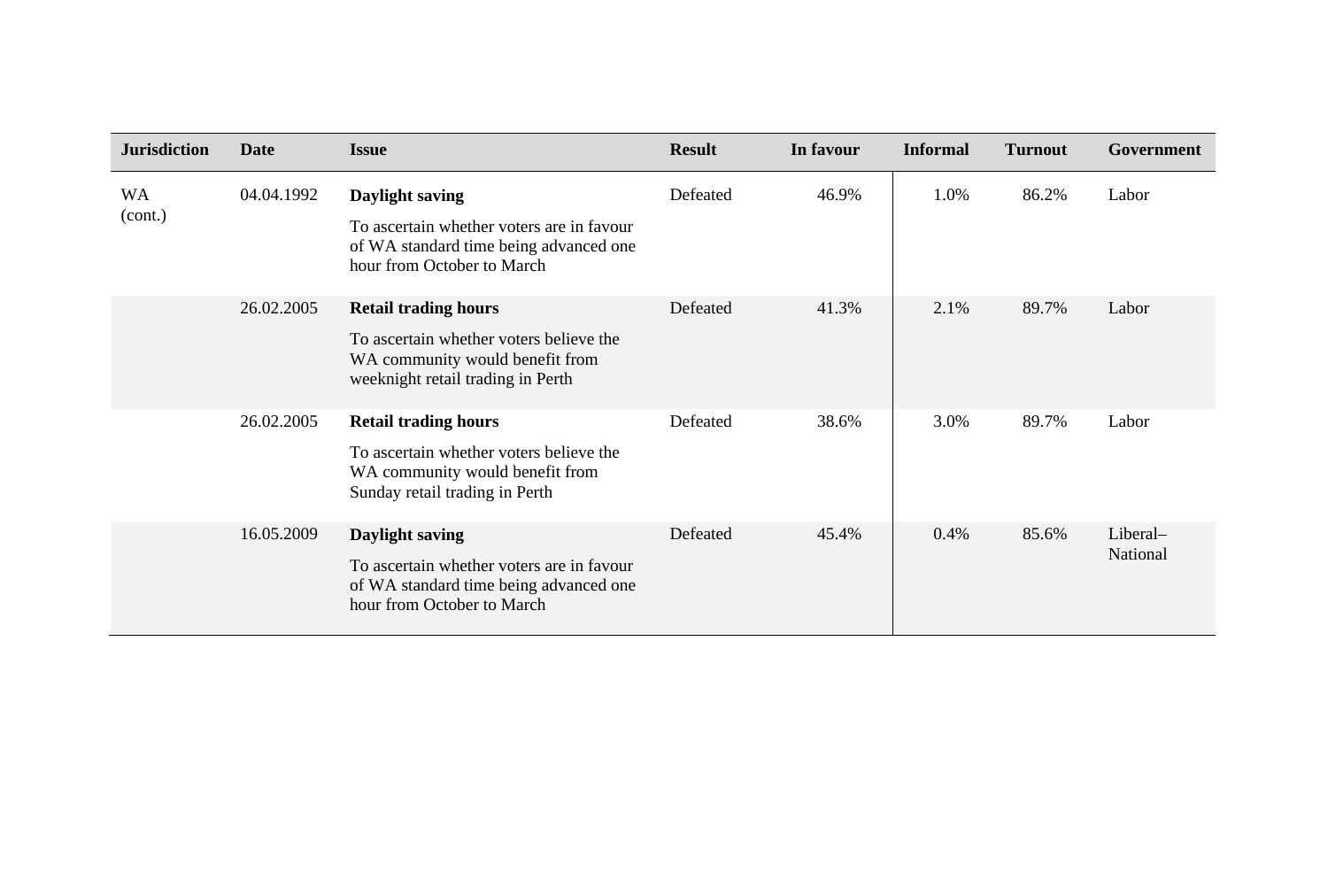| <b>Jurisdiction</b> | <b>Date</b> | <b>Issue</b>                                                                                                                                                        | <b>Result</b>                                      | In favour | <b>Informal</b> | <b>Turnout</b> | Government      |
|---------------------|-------------|---------------------------------------------------------------------------------------------------------------------------------------------------------------------|----------------------------------------------------|-----------|-----------------|----------------|-----------------|
| <b>TAS</b>          | 25.03.1916  | <b>Hotel closing hours</b>                                                                                                                                          | 6pm                                                | 58.7%     | 7.7%            | 73.5%          | Labor           |
|                     |             | To ascertain voter preferences on closing<br>times for hotels, public houses and clubs:<br>6, 7, 8, 9, 10 or $11 \text{pm}$                                         |                                                    |           |                 |                |                 |
|                     | 14.12.1968  | <b>Casino license for Wrest Point Hotel</b>                                                                                                                         | Carried                                            | 53.0%     | 4.4%            | 92.7%          | Labor           |
|                     |             | To ascertain whether voters are in favour<br>of the granting of a casino licence to<br><b>Wrest Point Hotel</b>                                                     |                                                    |           |                 |                |                 |
|                     | 12.12.1981  | Construction of hydro-electricity dam<br>To ascertain voter preferences on the<br>location for construction of a hydro-<br>electricity dam on the Gordon River      | <b>Below</b><br>junction with<br>Franklin<br>River | 85.6%     | 44.9%           | 92.0%          | Labor           |
| <b>ACT</b>          | 01.09.1928  | <b>Prohibition</b>                                                                                                                                                  | Private sale                                       | 50.7%     | 0.8%            | 93.9%          | Nationalist-    |
|                     |             | To ascertain voter preferences on liquor<br>regulation: prohibition of possession;<br>continuance (prohibition of sale);<br>sale under public control; private sale |                                                    |           |                 |                | Country<br>(Ch) |